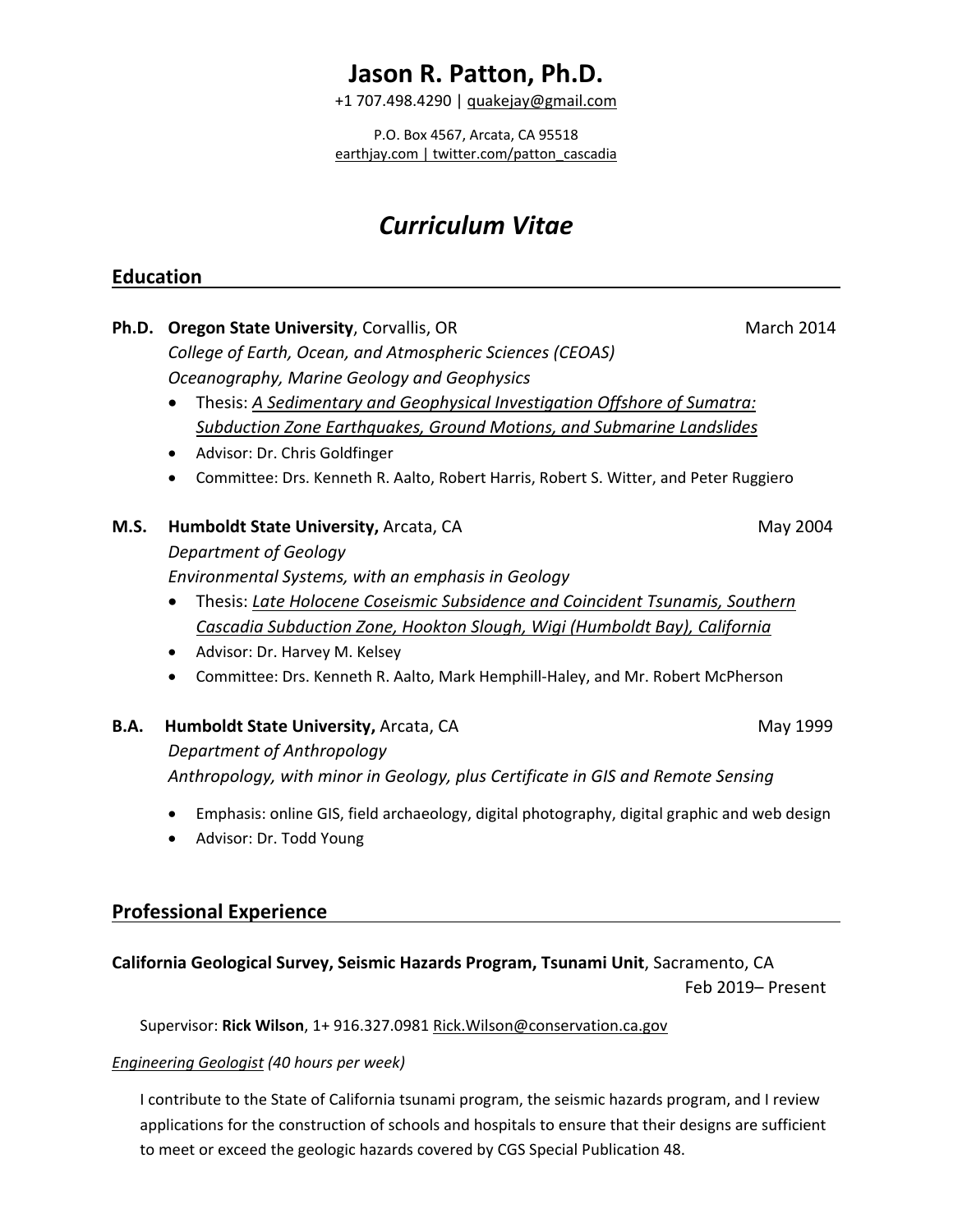### **Jason R. Patton Geological Consulting**, Arcata, CA Apr 2004 – Feb 2019

### *Geological Consulting (0 – 40 hours per week)*

I have provided a variety of services including the geological interpretation of sediment stratigraphy, geoarcheological interpretations, sedimentation and erosion analyses, tsunami hazard evaluation, and Environmental Impact Report and California Environmental Quality Act analyses. I apply my skills using geological and remote sensing techniques in the field and the office. By writing reports, I use my skills to communicate with scientists, engineers, non‐scientists, stakeholders, and the general public.

### *Research Geologist (0 – 40 hours per week)*

I have been conducting field work, applying lab techniques, and conducting training for and collaborating with other researchers in the field of paleoseismology in the USA and abroad (Geological Society of America short course Dec. '17; Lesser Antilles ('16) and Hikurangi ('16) submarine paleoseismology research cruises).

My current research includes an evaluation of the tectonic contribution to sea level rise and characterizing the ongoing strain accumulation (crustal deformation) across active crustal faults in northern California. I calculate a decadal scale geodetic estimate of vertical separation rates for active faults by using offsets in vertical land motion rates compared across these faults. I communicate these results and the hazard ramifications at science workshops (NSF, USGS), science meetings (AGU, SSA), and public venues (Rotary Club, Friends of the Arcata Marsh).

I formed an education and outreach program that includes my interpretations of the seismotectonics related to significant earthquakes worldwide. These earthquake reports at earthjay.com incorporate recent geologic research about tectonics on a global and local scale. I also develop timely educational material for Ross Stein and his temblor website where I communicate research results and interpretations regarding natural hazards events to colleagues, non‐scientists, and the general public (e.g. I prepared a report for the 2018.09.06 M 6.6 Hokkaido, Japan earthquake and landslides the day following the earthquake).

### **Humboldt State University**, Arcata, CA

| Lecturer in the Department of Geology (40 hours per week) | Aug 2015 – May 2017 |
|-----------------------------------------------------------|---------------------|
| <b>Adjunct Professor in the Department of Geology</b>     | Aug 2014 – Present  |

### Supervisor: **Mark Hemphill‐Haley**, Dept. Chair 1+ 707.826.3933 markhh@humboldt.edu

As a lecturer, for two years I developed comprehensive student centered curricula for 2 lower division, 6 upper division, and 1 graduate level classes by "inverting the classroom." These courses incorporated field trips and lab exercises designed to help people learn the fundamentals of earth science with subjects including active tectonics, earthquakes, paleoseismology, tectonic geomorphology, Alquist‐Priolo fault zone mapping, remote sensing, and geochronology.

In several of my courses, I reviewed the fundamentals behind what we know about the San Andreas fault, its history and prehistory, and how subsidiary "sister" faults relate to this fault system. We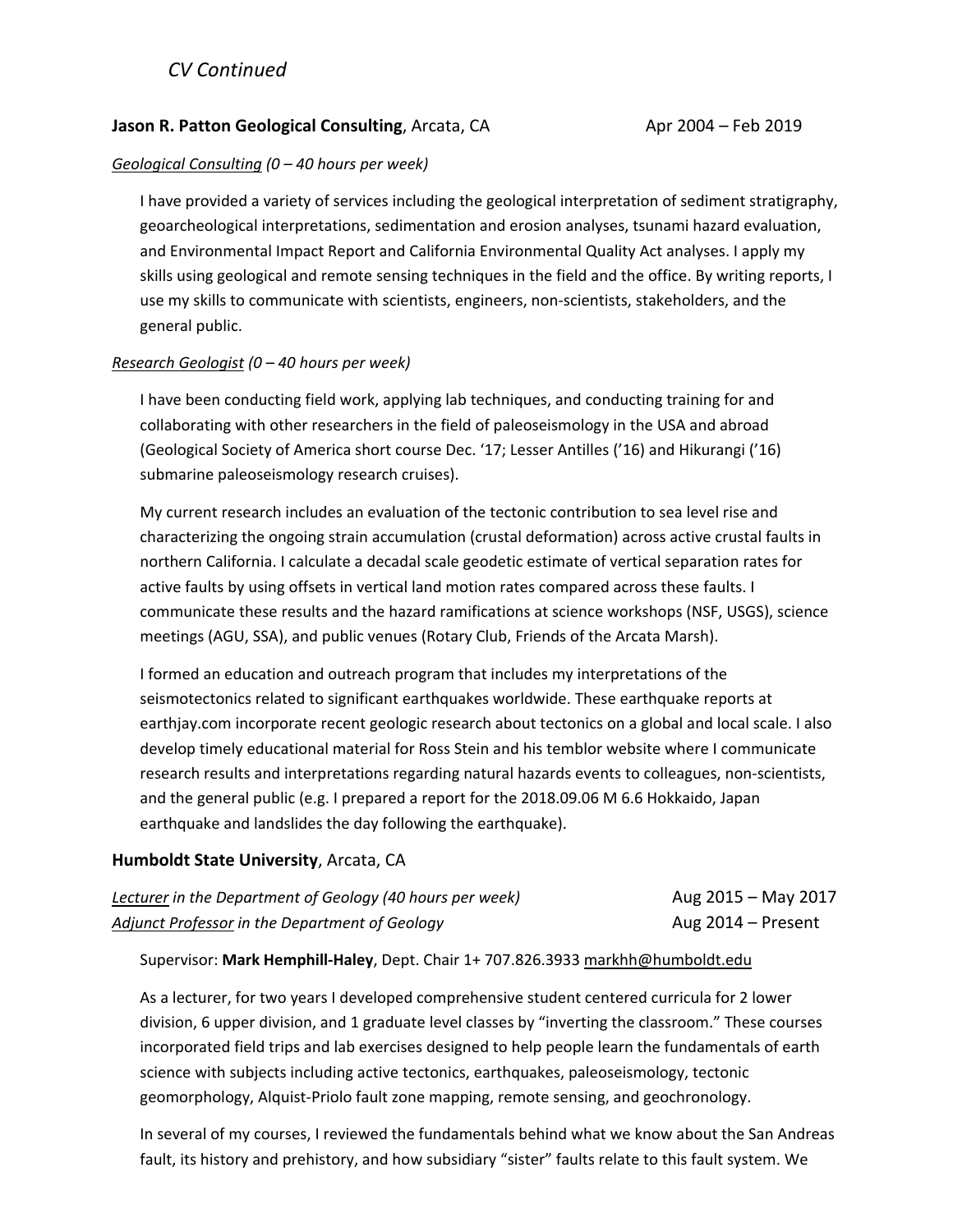learned about how uncertainty in geochronology allows us to link paleoseismic site evidence between sites, leading to knowledge about rupture length history, recurrence patterns, and probability of future rupture (e.g. stringing pearls). We used remote sensing data (LiDAR) to map active faults as they cut across glacial moraines.

As Adjunct Professor, I provide academic support from outside the university. I also serve as a reader on student thesis committees.

### **College of the Redwoods**, Eureka, CA

*Associate Faculty in Geology (40 hours per week)* Aug 2018 – Present *Associate Faculty in Geology (40 hours per week)* Jan 2016 – May 2016 *Associate Faculty in Geology, Environmental Science, and Forestry and Natural Resources (40 hours per week)* Aug 2013 – Dec 2014

Supervisor: **David Bazard**, Dean 1+ 707.476.4224 dave‐bazard@redwoods.edu

I taught 7 lower division general education classes and developed a comprehensive curriculum for each course, involving lectures, field trips, and lab exercises. I utilized various types of formative assessment so that I could improve these lesson plans in the future. Being an education facilitator at College of the Redwoods I gained a big‐picture view of the learning process. Guiding others to learn requires not only an understanding of the material, but learning to present that material in a way that helps others learn and retain that material. Presenting research results and interpretations at science meetings helps one become familiar with talking in public. However, spending considerable time in a classroom is where one can extensively develop their stage presence and skills for distilling complicated details in a way that non‐experts could understand.

### **Cascadia GeoSciences 501(c)3**, Bayside, CA Mar 2007 – Present

### *Director and Secretary (formerly President, Vice President, and CFO) (0 – 40 hours per week)*

I was a cofounder of this non‐profit designed to promote earth science based education, outreach, restoration, and research. I co-wrote and updated the Bylaws and other organizational documents. I am the Web Master and design, develop, and maintain the web site and its derivatives (e.g. Friends of the Pleistocene). We provide support for Humboldt State University by providing field camp scholarships to students attending the geology program.

I conduct extensive education and outreach work on behalf of Cascadia GeoSciences. The majority of volunteer work I have done regarding tsunami hazards in coastal northern California has been on behalf of this non-profit (e.g. the CA Geological Survey tsunami hazard maps).

## **Chemeketa Community College**, Salem, OR Jan 2015 – Jun 2015

### *Adjunct Faculty in Geology (40 hours per week)*

Supervisor: **Elias Villegas**, Dean 1+ 503.316.3259 elias.villegas@chemeketa.edu

During two terms, I taught 3 lower division general education classes. For each course, I developed a comprehensive curriculum involving lecture, field trips, and lab exercises. I utilized formative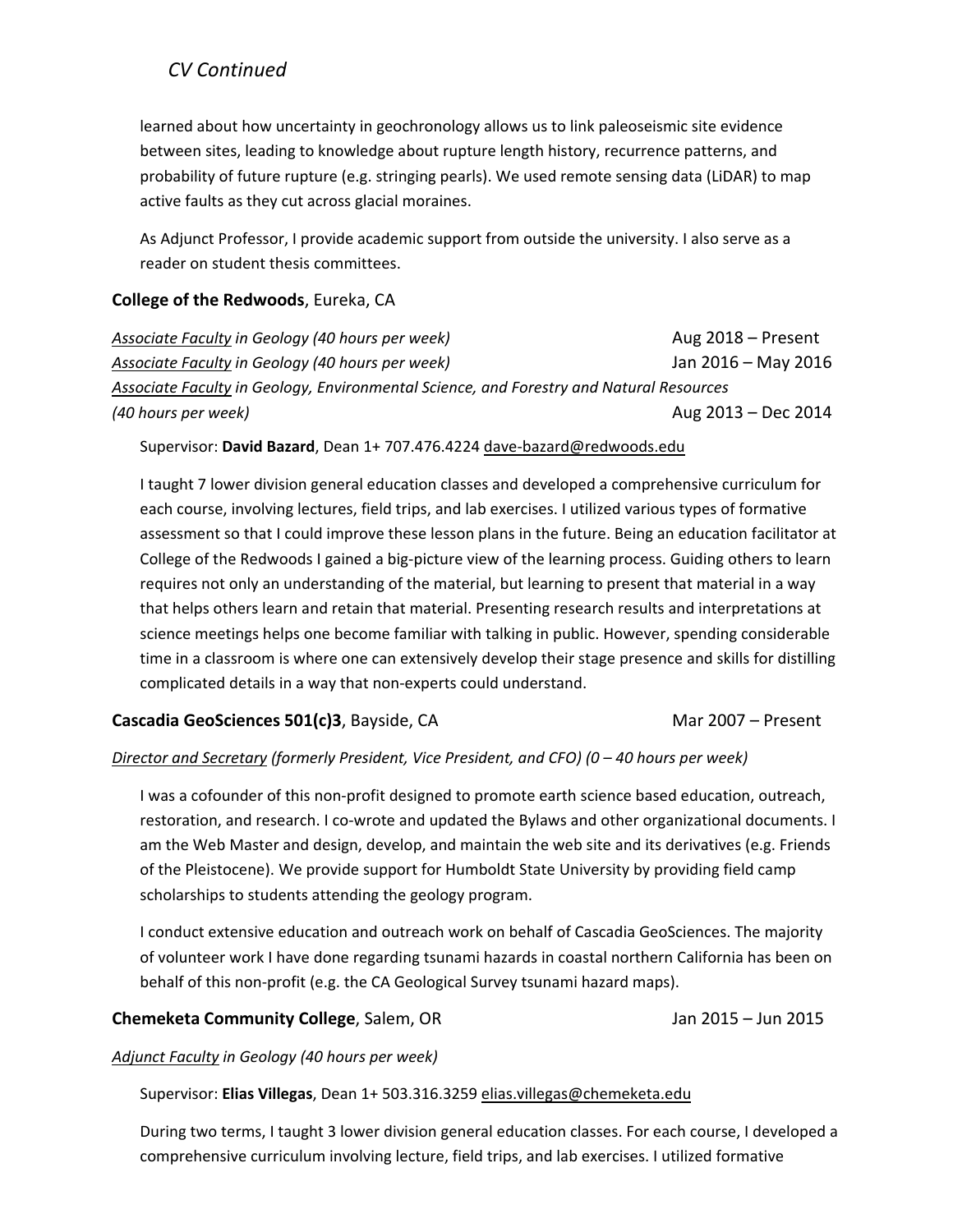assessment to improve student retention. I converted 2 of these classes to include 50% online education. It takes particular skill to convert material to be digested by a student while they are sitting home alone. For example, I prepared educational videos that helped students apply chronologic modeling as a graded activity. This work is evidence of my ability to communicate to non‐scientists and the general public as the general education students who are typically taking these science courses are not science majors.

### **College of the Redwoods**, Fort Bragg, CA Aug 2012 – Dec 2012

### *Associate Faculty in Oceanography and Meteorology (40 hours per week)*

Supervisor: **David Bazard**, Dean 1+ 707.476.4224 dave‐bazard@redwoods.edu

I taught 3 lower division general education classes. For each course, I developed a comprehensive curriculum involving lecture, field trips, and lab exercises. I handled a variety of personalities and irrational behaviors. This experience helped me learn how to interact with stakeholders and politicians.

## **Oregon State University,** Corvallis, OR Mar 2007 – Mar 2014

### *Graduate Research Assistant (40 hours per week)*

Supervisor: **Chris Goldfinger** 1+ 541.737.9622 gold@ceoas.oregonstate.edu

While a GRA at the College of Earth, Ocean, and Atmospheric Sciences, I planned research cruises with goals to conduct sediment coring campaigns, acquire multibeam bathymetric mapping data, collect seismic reflection survey data, conduct laboratory analyses, and develop technical writing skills. I used the tectonic geomorphology of the seafloor to help locate coring sites. I prepared ground motion models for the seafloor offshore of Sumatra and then applied those results as a forcing factor to analyze for the potential for earthquake triggered submarine landslides.

I conducted a wide variety of lab analytical methods (core scanning (MSCL), CT scanning, age sampling). I prepared <sup>210</sup>Pb and radiocarbon samples at Oregon State University and the University of California Irvine Keck Radiocarbon Facility, respectively. I developed chronologic models to evaluate the record of past earthquakes along the Cascadia and Sunda subduction zones.

I published the results of my Ph.D. research in peer review journals, evidence of my ability to communicate effectively and confidently with scientists and peers.

### **Pacific Watershed Associates**, Arcata, CA July 2004 – Nov 2006

### *Field Geologist, Project Manager (40 hours per week)*

#### Supervisor: **Bill Weaver** 1+ 707.839.5130 Billw@pacificwatershed.com

I designed and implemented field methodology, designed and conducted statistical analyses, and prepared reports. Projects included sedimentary budgets for EPA Total Maximum Daily Load studies, sedimentation and erosion prevention projects, surface drainage design for site-development and road construction projects, and the evaluation of watershed restoration projects that included road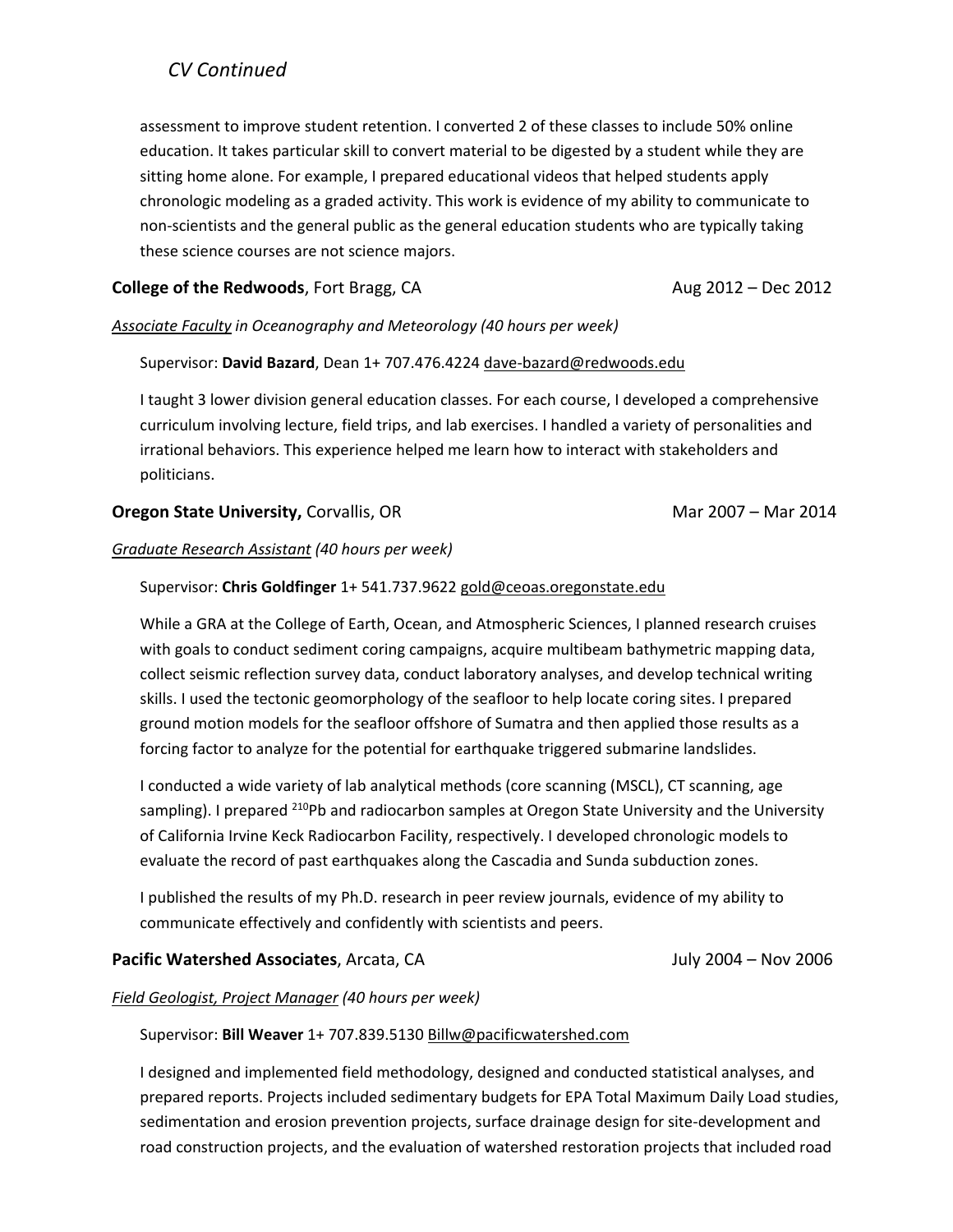reconstruction and estuary reconstruction. I used a variety of remote sensing techniques to map landslides at a decadal time scale and a watershed spatial scale.

### **U.S. Geological Survey**, Humboldt County, CA Oct 2004

*Volunteer Field Geologist (~40 hours)* 

Supervisor: **Mark Hemphill‐Haley** 1+ 707.826.3933 markhh@humboldt.edu

I collected and interpreted field geological data for a Little Salmon fault trench Study, funded by the USGS National Earthquake Hazard Reduction Program. I prepared a photo‐mosaic of the trench wall using photo editing software (this pre‐dates the development of structure from motion methodology).

#### **McBain and Trush**, Arcata, CA Sept 2002 – Nov 2003

### *GIS/CAD Coordinator, Field Geologist, Desktop Publisher (40 hours per week)*

Supervisor: **Scott McBain** 1+ 707.826.7794 scott@mcbainassociates.com

I created digital terrain models using total station survey data that I collected. I used these terrain models to help design floodplain reconstructions along the Trinity and Tuolumne Rivers in California. I collected geomorphic, hydrologic, and engineering data as part of these river restoration efforts, which we used to evaluate the success of these and other similar projects.

I conducted geospatial analyses, prepared report maps, constructed page layout for reports and documents. Cartography, graphic design, page formatting, and desktop publishing are skills that help one communicate more effectively. Being able to prepare graphics that are easy to understand is essential when presenting technical details of research to other scientists, the media, and the general public.

### **Pacific Watershed Associates**, Arcata, CA Apr 2000 – Sept 2002

### *GIS Coordinator, Field Geologist (40 hours per week)*

Supervisor: Bill Weaver 1+ 707.839.5130 Billw@pacificwatershed.com

I managed the corporate geospatial data, conducted geospatial analyses, performed basic GIS techniques, and collected field geological data. I made improvements of the workflow using a combination of my experience in the field and in the office, cutting costs and improving accuracy.

### **Humboldt Bay Harbor, Recreation and Conservation District**, Eureka, CA Mar 2000 – Dec 2002

### *GIS coordinator, Online GIS Web Site Creator, Web Master (10 hours per week)*

Supervisor: **Stephen Steinberg** (Humboldt State Univ., retired)

I created the database framework and first GIS program for the Humboldt Bay Harbor District. I then managed the Harbor District geospatial data, designed and developed the online GIS web site, and served as web master for their website.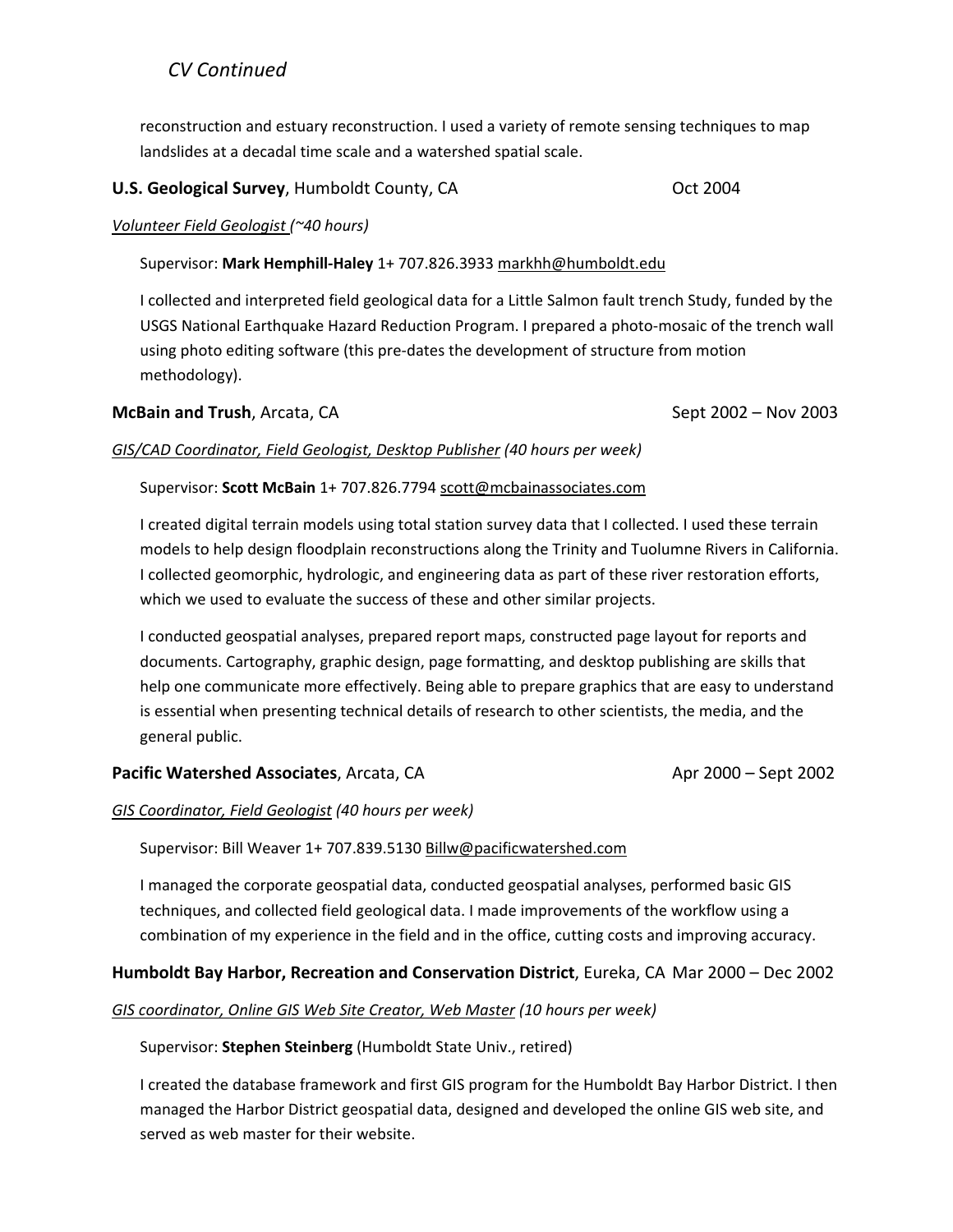### **U.S. Geological Survey**, Inyo County, CA June 2002

*Volunteer Field Geologist (~40 hours)* 

#### Supervisor: **Steven N. Bacon**

I helped collect and interpret field geological data for an Owens Valley fault trench Study, funded by the USGS National Earthquake Hazard Reduction Program under awards 01‐HQ‐GR‐0013 and 02‐ HQGR‐0003. I interpreted stratigraphic and structural relations for trenches at the Alabama Gates and Quaker paleoseismic sites.

### **William Lettis and Associates**, Eureka, CA July 2000 – Oct 2001

### *Project Geologist, volunteer (40 hours per week)*

#### Supervisor: **Robert C. Witter** 1+ 901.786.7804 rwitter@usgs.gov

I collected and interpreted field geological data for a Little Salmon Fault Trench Study, funded by the USGS National Earthquake Hazard Reduction Program (NEHRP) under award 01‐HQ‐GR‐0125 and Pacific Gas & Electric. I interpreted stratigraphic and structural relations for trenches at the Swiss Hall Paleoseismic Site. For this location, we characterized the chronology of past earthquakes and prepared estimates of late Holocene slip rates. I helped prepare a topographic map to evaluate the tectonic geomorphology of this low angle thrust fault. We improved our understanding of the interaction of crustal faults and plate boundary fault systems (megathrust coseismic subsidence and crustal fault uplift and fault offset). I collaborated to prepare the NEHRP final report and presented our results at science meetings.

## **Humboldt State University, Department of Geology**, Arcata, CA Apr 1999 – Sept 2002

### *Web Master (5 hours per week)*

### Supervisor: **Andre K. Lehre**

I designed, developed, and maintained the HSU Department of Geology web site. I designed the website so that potential and existing students could easily navigate the information key to their success. I learned about how to design graphical interfaces so that they were usable by the public (a.k.a. "web usability"). I learned how to collaborate with the faculty, whom had a variety of personality types.

### **James Roscoe and Associates**, Arcata, CA Jan 1996 – May 2001

#### *Archaeological Field Technician (0 – 40 hours per week)*

#### Supervisor: **James Roscoe** 1+ 707.826.5247 jmr4@humboldt.edu

I conducted Phase I archeological field investigations and prepared GIS based figures for reports.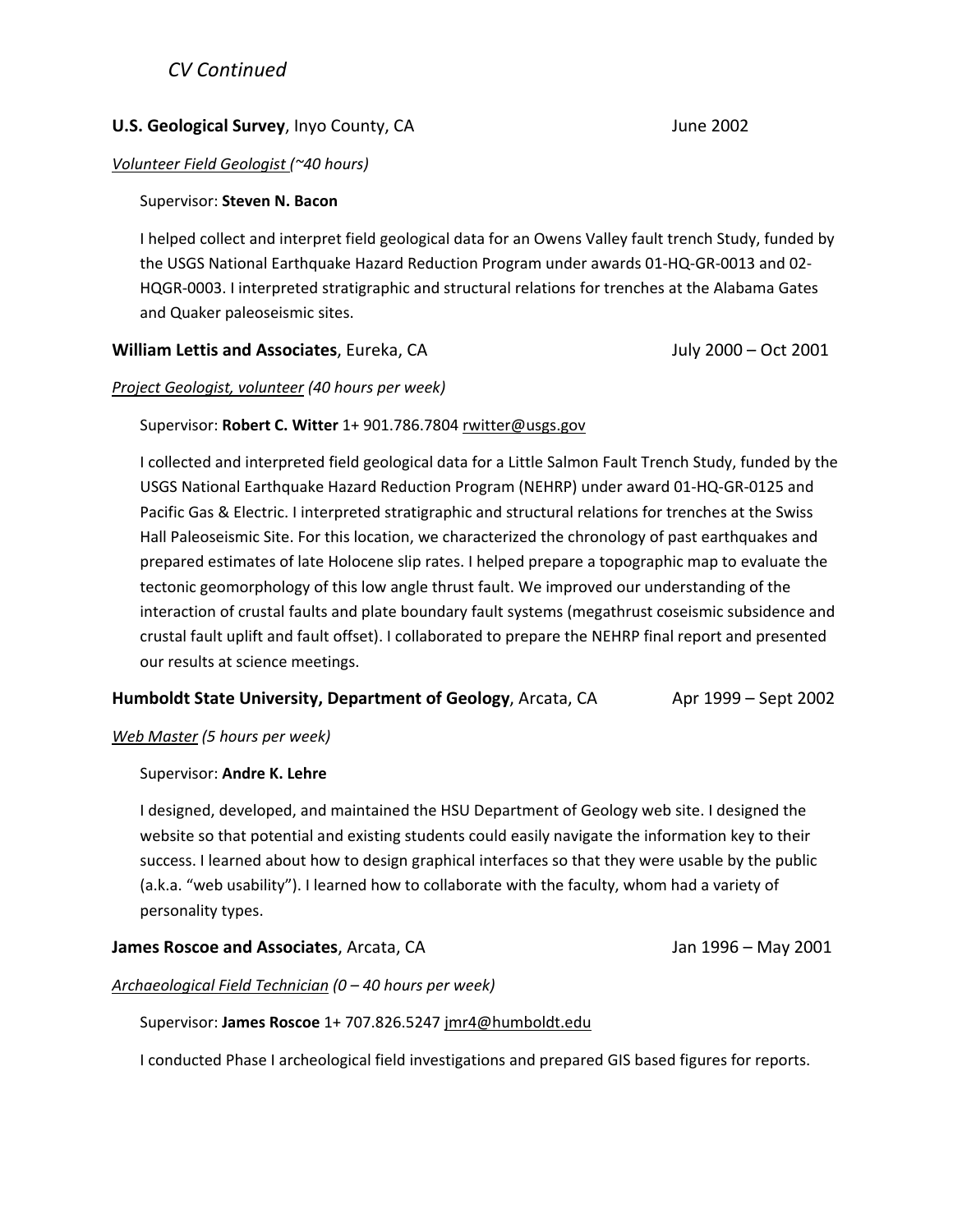## **Successfully Funded Research Proposals**

2011 September – 2016 August: **U.S. Fish and Wildlife**, Landscape Conservation Cooperative Program: (co‐author) Tectonic land level changes and their contribution to sea level rise, Humboldt Bay region, Northern California (**\$99,208**)

2010 September – 2014 August: Ocean Sciences and Earth Sciences Divisions of the **National Science**  Foundation Award OCE 1030381: (co-author) Persistent Segmentation, Stress Triggering and Energy Management of the Sumatran Subduction Zone (**\$525,356**)

## **Science Program Workshops**

NSF MARGINS – I participated in the MARGINS The Next Decade of The Seismogenic Zone Experiment workshop in 2008 and we worked to provide a report to NSF that summarized the results from ten years of support for the MARGINS program. This report was to form the basis to justify the formation of a successor program, GeoPRISMS.

NSF GeoPRISMS – At the MARGINS successor planning workshop in 2010 I helped develop the science plan for this new decadal National Science Foundation program. I also helped develop the science plans for the Alaska and Cascadia focus sites at workshops in 2011 and 2012. We identified the big questions for the program in general and for the focus sites. We formulated what the important questions to answer for the science applicable to these sites in specific and the rest of the world in general.

Cascadia Initiative (NSF) – I attended the Cascadia Initiative workshop in 2010. I helped choose the spatial extent of OBS deployments ad well as appropriate region for targeted high density OBS deployments offshore of Washington and northern California. I worked on several sections of the report we prepared. As a follow up to this workshop, during a cruise on the R/V Thomas G. Thompson, I helped develop the geophysical basis for OBS sites using multibeam, sidescan sonar, and CHIRP seismic reflection data.

IODP – I participated in 2 International Ocean Discovery Program workshops. The first workshop, in 2015 at the University of Washington, was designed to develop a scientific consensus about the possible roles of using instrumented ocean boreholes as a long‐term study for the Cascadia subduction zone. We recently submitted a workshop proposal to IODP to develop a proposal to evaluate the late Pleistocene stratigraphic record of earthquakes along Cascadia through deep sea coring such as the MeBo coring technology. The second workshop was in Zurich in 2015, which was designed to develop a submarine paleoseismology giant piston coring program within IODP to fill the gap in long-term records of great earthquakes.

USGS - I participated in several USGS workshops organized by Drs. Frankel and Petersen leading up to the most recent National Seismic Hazard Map. My colleagues and I participated so that we could inform others about the prehistoric record of earthquakes on the Cascadia subduction zone. I also participated in a workshop at the Santa Cruz Pacific Coastal and Marine Science Center where we defined the problems and established work priorities for the next few years of USGS research in Cascadia.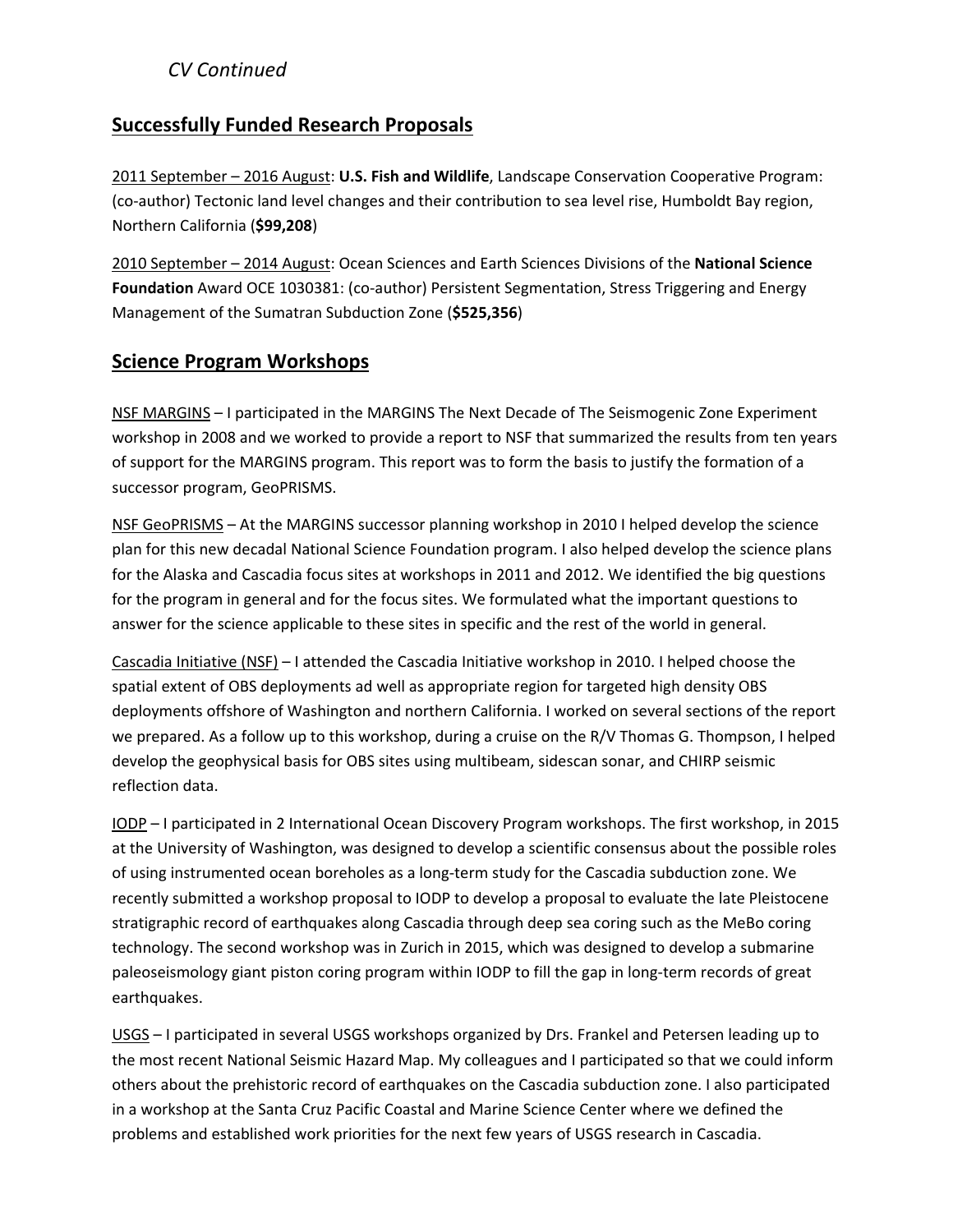## **Awards and Advisory Appointments**

- **Kirk Bryan Award**, Geological Society of America, Quaternary Geology and Geomorphology Division '16.
- **earthjay.com: Top Ten Paleoseismology Websites of 2015**: Paleoseismicity.org '15
- Associate Faculty of the year, College of the Redwoods '14
- Graduate Research Assistant, Oregon State University, College of Earth, Oceanic, and Atmospheric Sciences, NSF funded Ph.D. research '07‐14
- Outstanding Student Poster, GeoPRISMS Alaska Site Planning Workshop '12
- Ship Operations Committee, Oregon State University, College of Earth, Oceanic, and Atmospheric Sciences '12.
- **Teaching Assistant, Humboldt State University, Department of Geology, field camp with Drs.** Mark Hemphill‐Haley and Brandon Schwab '03
- Teaching Assistant, Humboldt State University, Department of Geology, field camp with Dr. Ken Aalto '01
- Teaching Assistant, Humboldt State University, Department of Geology, field camp with Dr. John Longshore '00
- Teaching Assistant, Humboldt State University, Native American Studies Archaeology Department, field camp '99
- Presidential Scholar, Humboldt State University '97-98
- **Eagle Scout**, Boy Scouts of America '88
- California Arts Scholar, Film and Video, State of California '87

## **Scientific and Professional Specialization**

## **Geological Field Techniques:**

- Conduct paleoseismic and paleotsunami investigations using lithostratigraphy and biostratigraphy and the geologic method (McCalpin, 1996)
- Describe and interpret core and outcrop based sediment stratigraphy
- Survey for elevation control for sea level and geodetic research using high precision laser levels
- Survey cross sections and topography with an auto-level and a total-station (and integrate into a GIS with temporal variation)
- Design and implement sedimentation and erosion studies
- Conduct EPA Total Maximum Daily Load (TMDL) sediment budgets using combined air photo interpretation, GIS analysis, and field mapping of historic landslides and erosion in the Upper Eel, North Fork Eel, and Middle Main Stem Eel River watersheds
- Modify fluvial channel and floodplains along the Trinity and San Joaquin Rivers, while optimizing for goals including: sedimentation and erosion, habitat change, and geomorphic change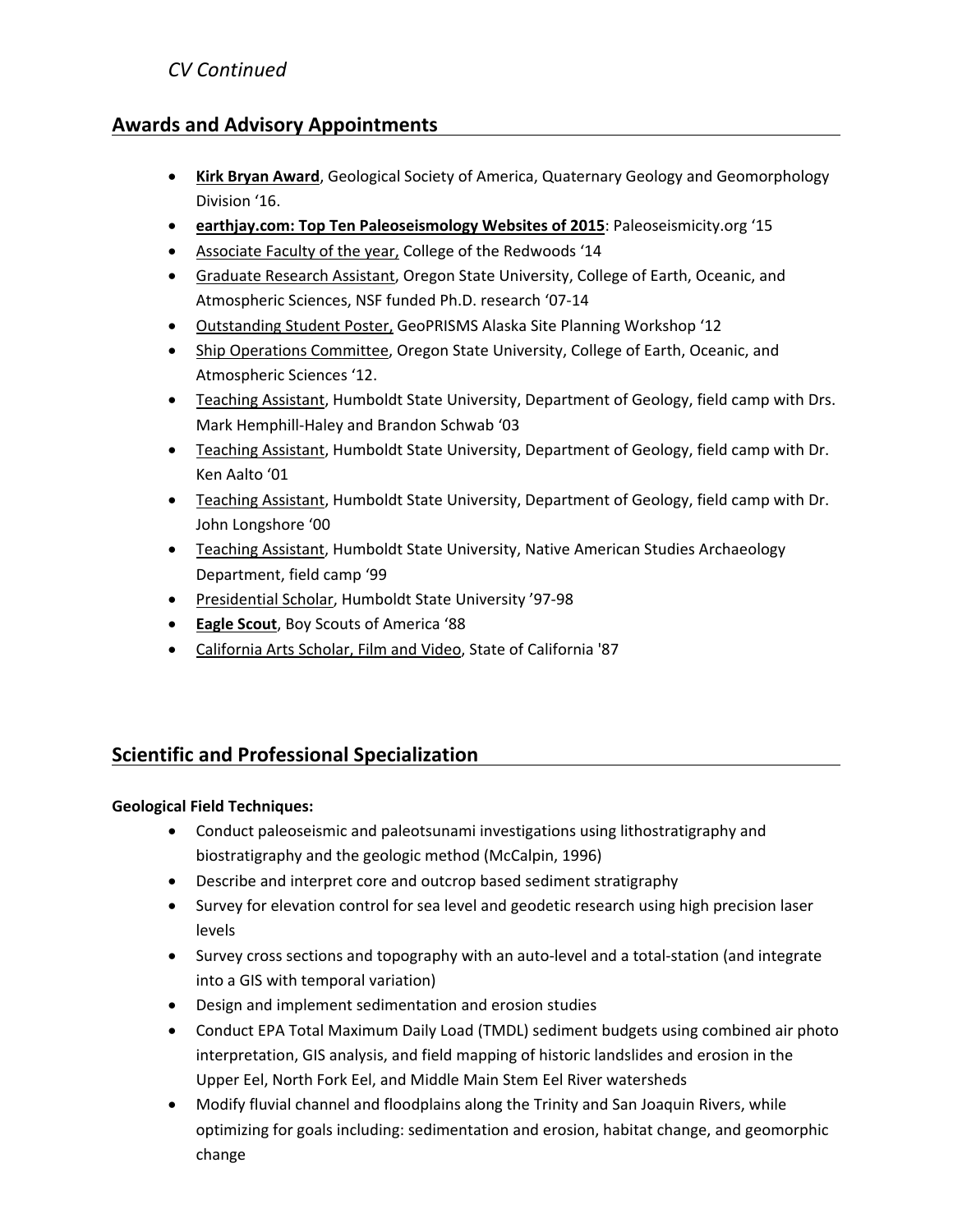### **Geophysics and Sediment Coring:**

- Select sediment core site locations by integrating bathymetric/geomorphologic, backscatter (seafloor composition), and seismic‐reflection/geophysical data.
- Recover piston‐, gravity‐, Kasten‐, and multi‐cores at depths ranging from 500 m to 6,500 m in the Indian, Pacific, and Atlantic Oceans (cruise list below)
- Describe sediment core stratigraphy including visual qualities: color, texture, structure, bioturbation, lithologic contact nature, roots, etc.
- Conduct multibeam and CHIRP high resolution seismic-reflection profile surveys
- Plan ship navigation to conduct the surveys and coring operations for cruises; cruises include:
	- o R/V Revelle KNOX05RR (Oregon State University Dr. Chris Goldfinger: Sumatra)
	- o R/V T. G. Thompson TN0909, and TN0265 (Oregon State University Dr. Chris Goldfinger: Cascadia and San Andreas faults)
	- o N/O Pourquoi Pas? CASEIS16 (Institut de Physique du Globe de Paris Dr. Nathalie Feuillet: Lesser Antilles)
	- o R/V Tangaroa TAN 1613 (National Institute of Water and Atmospheric Research Dr. Philip Barnes and Alan Orpin New Zealand)

### **Tsunami Hazards:**

- Design and conduct paleotsunami field investigations
- Create tsunami hazard maps to be distributed in the local newspaper; distributed at County Fairs
- Help the Oregon Department of Geologic and Mineral Industries conduct their tsunami inundation analyses
- Provide expert advice to the California Geological Survey prepare their statewide tsunami hazard maps
- Help Humboldt County locate their Tsunami Hazard Zone signs and evacuation zones

## **Professional and Research Training:**

Training for research scientists including:

- Site Selection | Coring Strategy | Correlation Methods
- Core Logging | Petrophysical Analysis
- Sampling Methods | Bayesian Age Models
- Geospatial Analyses | Database Design

## **Geospatial Analyses:**

Conduct remote sensing, raster, and vector based analyses for a variety of fields:

- Map geomorphic units using photogrammetric based DEM
- Visualize and interpret tsunami geomorphology using coastal LiDAR data
- Visualize and interpret active fault geomorphology using LiDAR slopeshades
- Create tsunami hazard maps utilizing multiple variables using LiDAR and 10 m DEMs
- Work on an elastic model of Earth's crust to model interseismic tectonic deformation using tide gage, GPS, and benchmark level surveys for vertical control (e.g. Coulomb 3)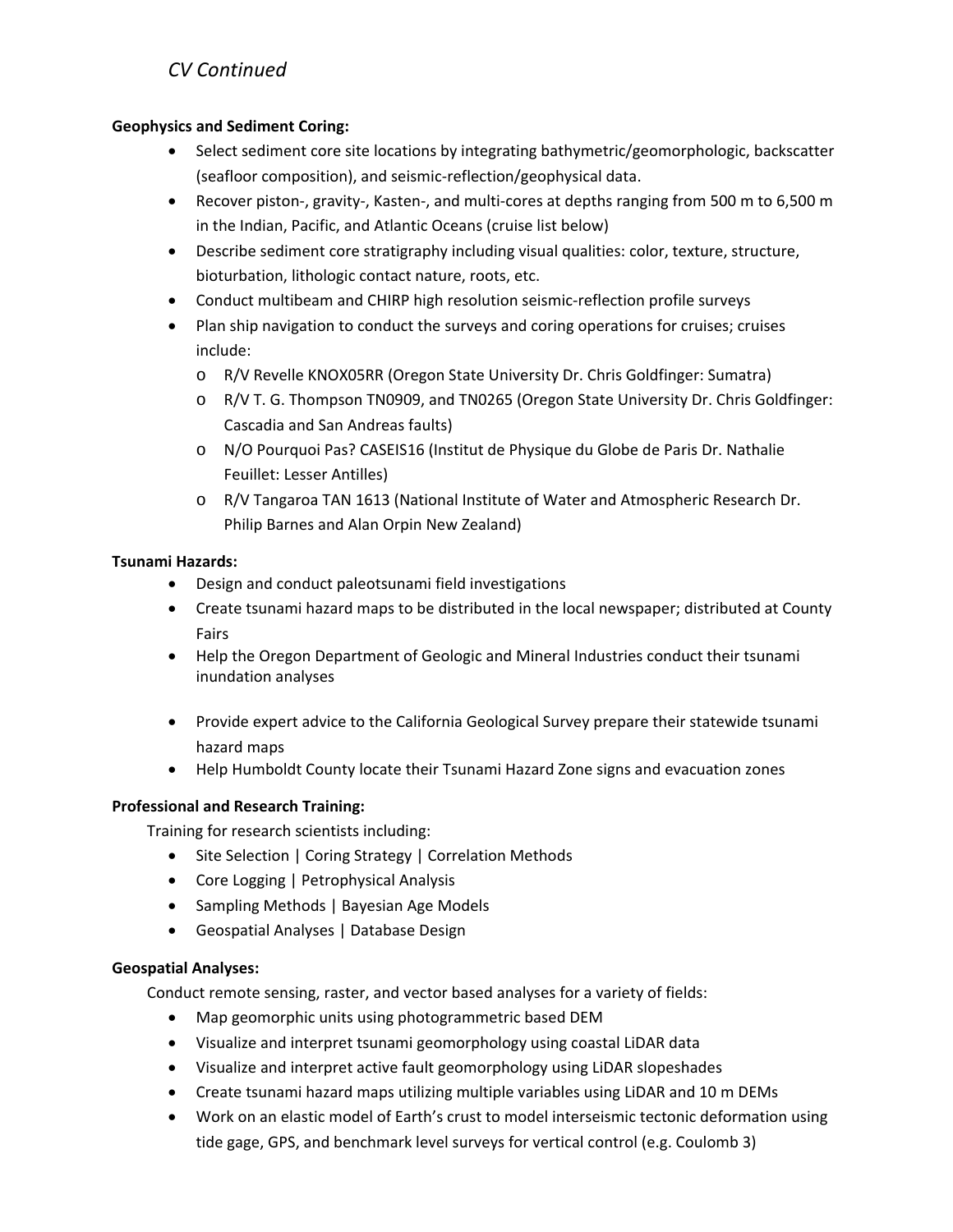● Create 3-D digital terrain models using total station survey data

### **Laboratory Analytical Techniques:**

Expertise in:

- Sediment Core Petrophysics (Multi-Sensor Core Logging): Loop and Point Magnetic Susceptibility, Gamma Ray Attenuation, P‐wave Velocity, Resistivity
- Laser Diffraction Particle Size Analysis | 3‐D X‐Ray Computed Tomography (CT)
- Radiocarbon ( $^{14}$ C) and Lead ( $^{210}$ Pb) Analysis and Age Modeling
- Rock Magnetometry | Electron Microprobe Analysis
- X‐ray Diffraction | X‐ray Fluorescence

### **Computer Skills:**

Expertise in:

- Geospatial: ArcGIS | Google Earth | AutoCAD | Q-GIS | Agisoft Photoscan | Slide
- Graphic Design: Photoshop | Illustrator | InDesign
- Office: Excel | Access | PowerPoint | Word
- Video/Education: Camtasia | Premiere
- Seismic Processing: Sioseis | SeiSee | Postsurvey
- Bathymetric Data Processing/Visualization: Mbsystem | Fledermaus

## **Licenses**

Board for Professional Engineers, Land Surveyors, and Geologists – Professional Geologist #9758

## **Education and Outreach**

### **Online Outreach:**

- WordPress as a content management and blog system to post scientific material for these web sites:
	- o fop.cascadiageo.org (Friends of the Pleistocene)
	- o hbv.cascadiageo.org (Humboldt Bay Vertical Reference System Working Group)
	- o earthquake.cascadiageo.org (1992 Cape Mendocino Earthquake page)
	- o Educational material, including earthquake reports, are posted online: earthjay.com
- Social media sites are also utilized to convey educational material to the public, including Twitter, Facebook, etc.
	- o facebook.com/groups/humboldt.geology/
	- o facebook.com/1964flood
	- o facebook.com/groups/46125768803/ (Friends of the Pleistocene)

### **Public Service – Community:**

• Radio Interviews: Participate in radio show interviews to discuss facts, science, and how people might learn to better evaluate information they come across (KHUM, KHSU).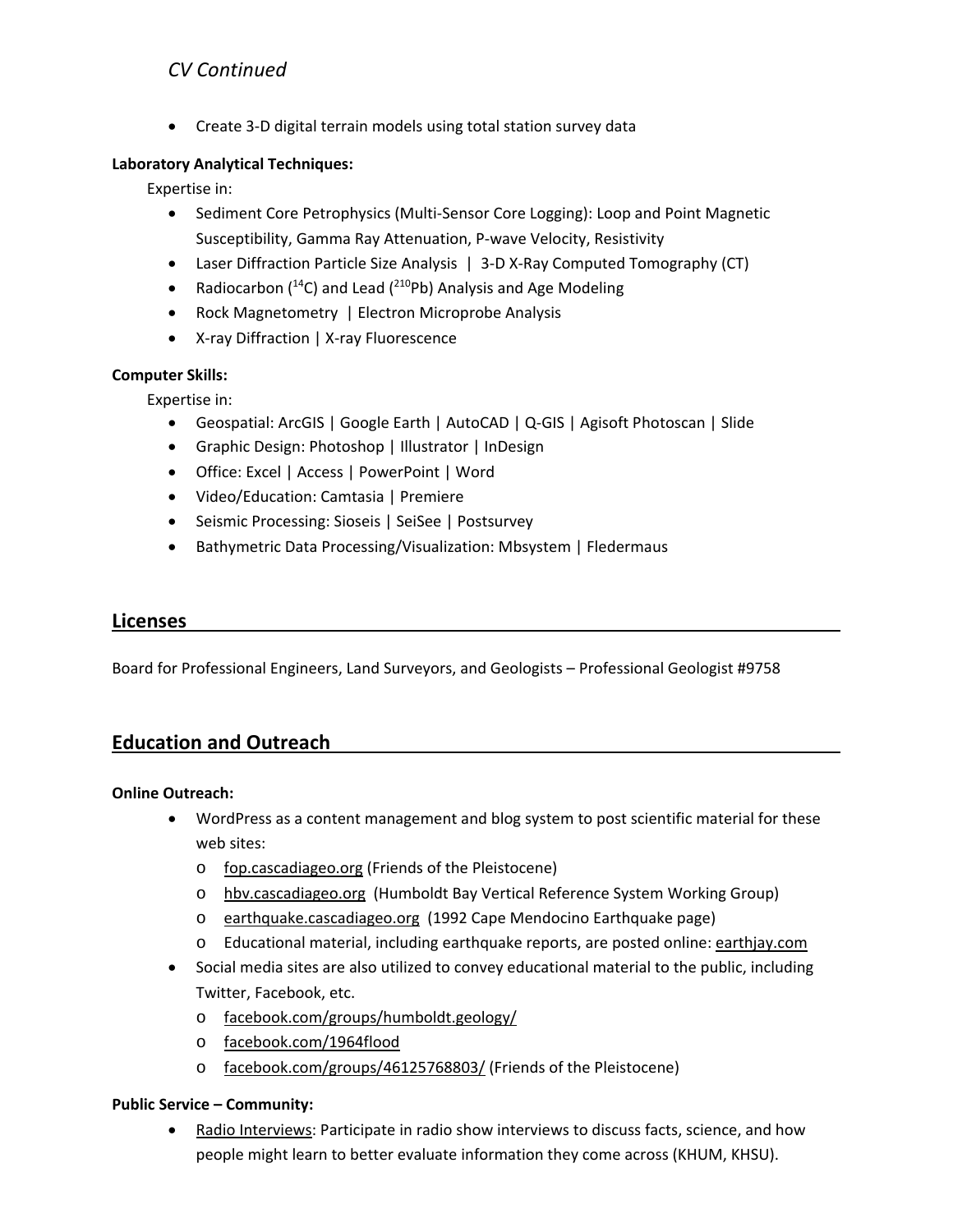- North Coast User Group: Prepare and deliver presentations at this GIS user group sharing GIS techniques and encouraging GIS students to participate locally.
- Redwood Coast Tsunami Work Group: Participate in preparing educational materials used on the website, in university and K‐12 education, and at county fairs.
- Cascadia GeoSciences: Cofounder of a non-profit formed to promote multidisciplinary Earthscience based research, restoration, education, and outreach. website here: cascadiageo.org

### **Public Service – University:**

- Provided guidance on numerous Humboldt State University Department of Geology student Bachelor and Master's thesis research projects from 1997 through 2017
- Incorporated HSU students into local research projects
- Served and serving on HSU Dept. of Geology senior thesis committees with the role of "reader"
- Participate in the "I've Been Admitted To College" program on the HSU campus

## **Public Service – Profession:**

- Collaborated to present a turbidite paleoseismology workshop for the 2017 Geological Society of America Meeting in Seattle, WA
- Serve as a peer reviewer for scientific articles
- Co-convened sessions at American Geophysical Union meetings
- Serve the Humboldt County Office of Emergency Services as an Operational Area Member for earthquake and tsunami hazards
- Presented briefing to the US Northern Command (Defense Support of Civil Authorities; invited) about potential hazardous effects from a Cascadia subduction zone earthquake and tsunami
- Participated at the Humboldt County Fair Earthquake Room for over a decade

## **Public Lectures:**

- 1992 Cape Mendocino Remembrance Event (video here: http://earthquake.cascadiageo.org/videos/07 Jay Patton Cascadia.mp4)
- USGS Earthquake Science Center Seminar Menlo Park (invited)
- Friends of the Arcata Marsh | Humboldt Bay Initiative
- Wild Wines | Rotary Club | Sierra Club | Humboldt Bay symposia
- Humboldt State University | Humboldt Friends of Geology
- Student Seminars (HSU & OSU)
- Personal Enrichment Learning Series at College of the Redwoods

## **Field Trips:**

- HSU Natural History Museum | HSU Dept. Geology visiting scholars
- Humboldt County Emergency Management
- Humboldt Friends of Geology | Pacific Cell Friends of the Pleistocene, 2006
- Cascadia EarthScope Earthquake and Tsunami Education Program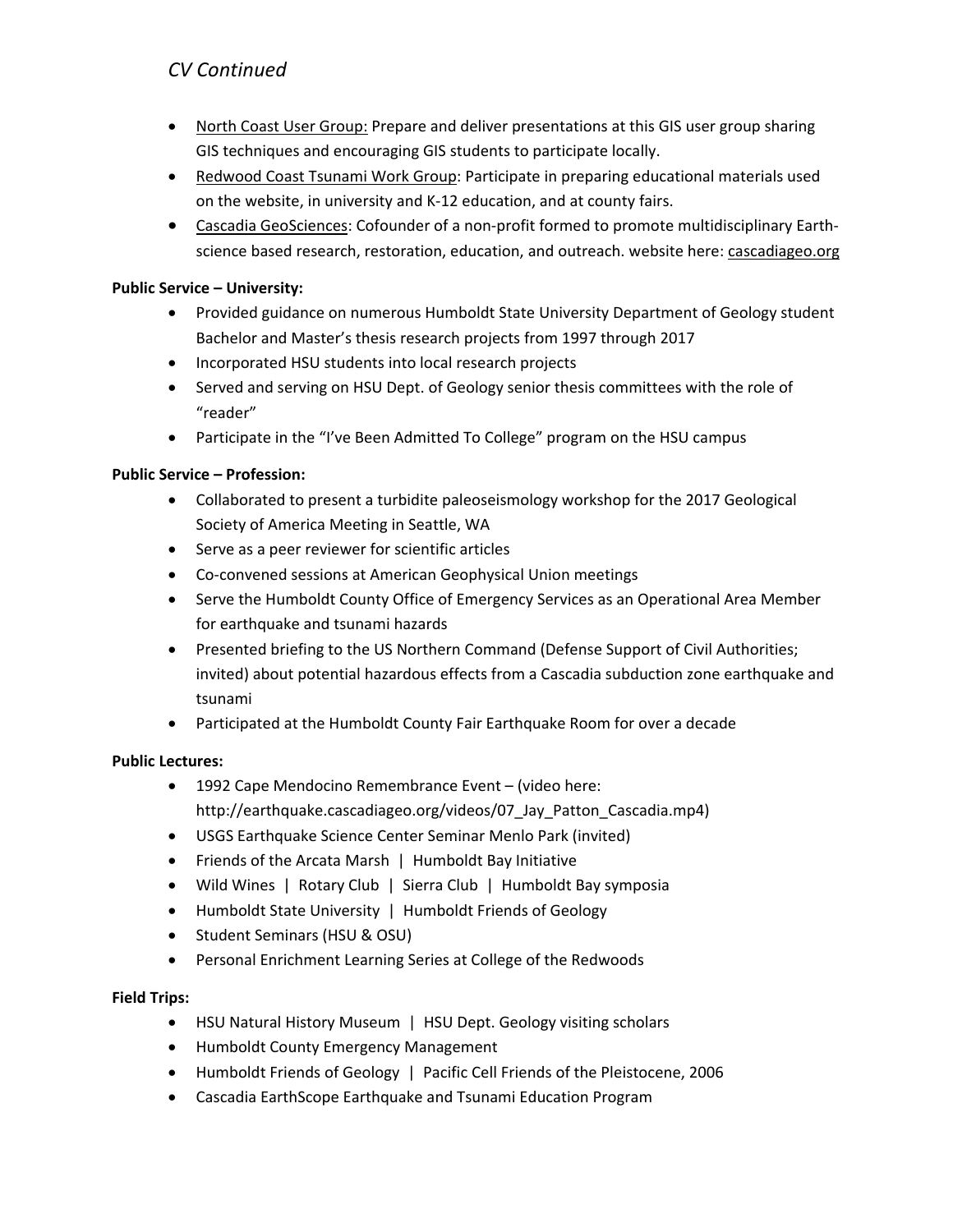### **Professional Meeting Presentations:**

Presented 14 Talks and 27 Posters at:

- American Geophysical Union | Geological Society of America
- Seismological Society of America | MARGINS/GeoPRISMS
- Paleoseismology, Active Tectonics and Archeoseismology (PATA Days)
- Northcoast GIS User Group | Earthquake Engineering Research Institute
- American Society for Photogrammetry and Remote Sensing
- Southern California Earthquake Center

### **Online Learning Experiences:**

- Conversion of face-to-face science classes into hybrid classes at Chemeketa Community College
- Development of online activities for GEOL 106, 308, 332, and 460 classes at Humboldt State University

## **Course Design and Development**

### **Geological Society of America, 2017 Annual Meeting**

• Short Course 516 – Subaqueous Paleoseismology

### **Humboldt State University, Department of Geology**

- GEOL 106 Earthquake Country
- GEOL 110 Field Geology of the Western US
- GEOL 308 Natural Hazards
- GEOL 332 Sedimentary Geology
- GEOL 335 Field Methods II
- GEOL 435 Field Methods III
- GEOL 460 Solid Earth Geophysics
- GEOL 553 Quaternary Stratigraphy
- GEOL 700 Geospatial Analysis in Geology

### **College of the Redwoods, Eureka Campus**

- Geol 1 Physical Geology
- Geol 2 Historical Geology
- Geol 10 Environmental Geology
- Geol 15 Introduction to Earthquakes and Natural Hazards
- EnvSci 15 Introduction to Energy
- FNR 65 Introduction to GIS
- FNR 66 Intermediate GIS: Spatial Analysis

### **Chemeketa Community College, Salem, OR**

- Geol 142 Geology of the Pacific Northwest: Volcanoes, Mountains and Earthquakes (Hybrid)
- Geol 143 Geology of the Pacific Northwest: Rocks and Minerals (Hybrid)
- Geol 144 Geology of the Pacific Northwest: Rivers, Glaciers, & Deserts

### **College of the Redwoods, Mendocino Campus**

- Meteo 1 Introduction to Meteorology
- Ocean 10 Introduction to Oceanography
- Ocean 11 Lab in Oceanography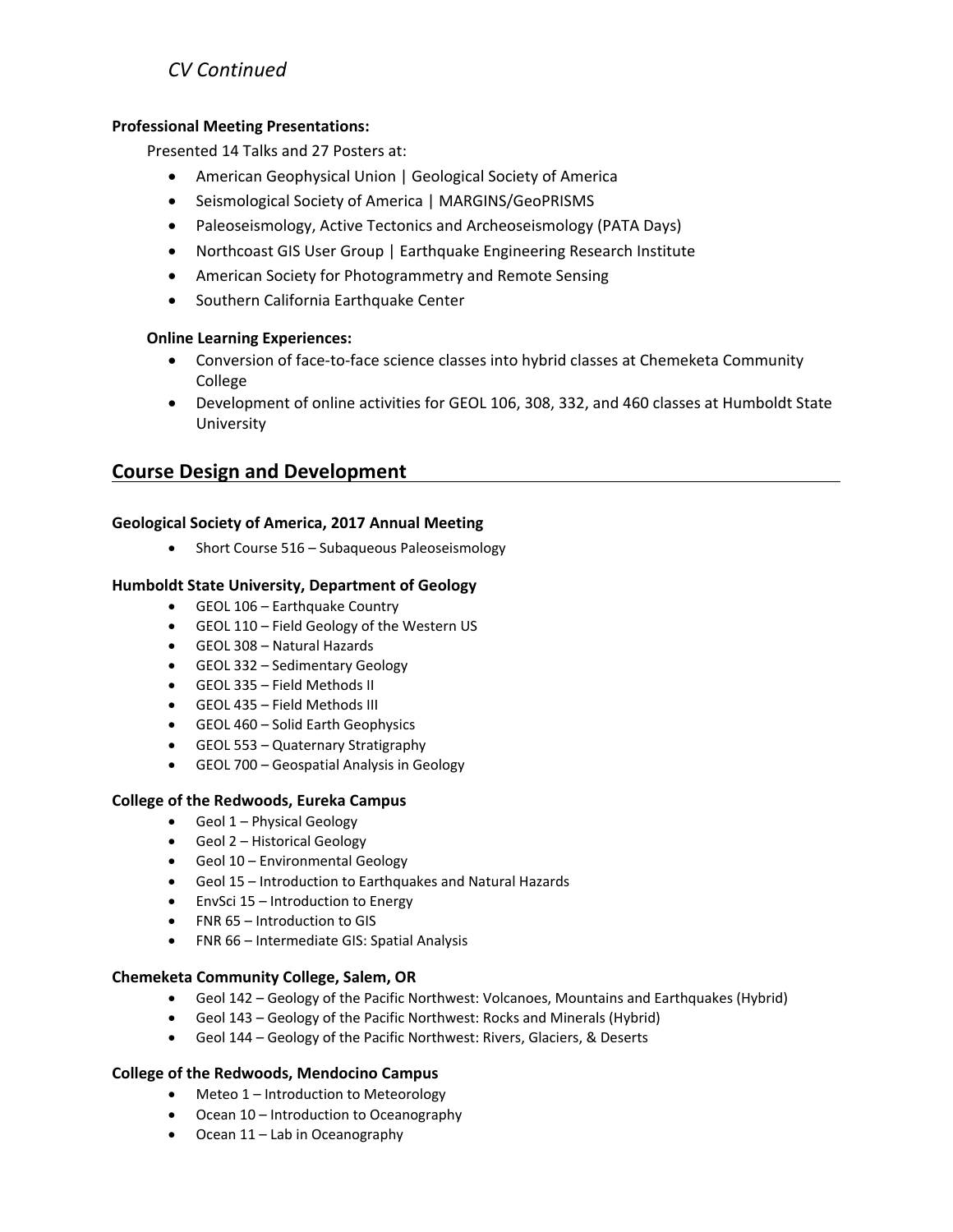## **Professional Affiliations**

- **•** Friends of the Pleistocene
- Geological Society of America
- Seismological Society of America
- American Geophysical Union

## **Journal Publications**

**Patton**, J. R., Goldfinger, C., Morey, A. E., Ikehara, K., Romsos, C., Stoner, J., Djadjadihardja, Y., Udrekh, Ardhyastuti, S., Gaffar, E.Z., and Viscaino, A., 2015. A 6600 year earthquake history in the region of the 2004 Sumatra‐Andaman subduction zone Earthquake, Geosphere, vol. 11, no. 6, p. 1‐62, https://doi.org/10.1130/GES01066.1

**Patton**, J. R., Goldfinger, C., Morey, A. E., Romsos, C., Black, B., Djadjadihardja, Y., Udrekh, 2013. Seismoturbidite Record as Preserved at Core Sites at the Cascadia and Sumatra‐Andaman Subduction Zones: The Offshore Search of Large Holocene Earthquakes: Obergurgl, Austria, Natural Hazards and Earth System Sciences, 13, 833‐867 https://doi.org/10.5194/nhess‐13‐833‐2013

Mountjoy, J.J., Howarth, J., Orpin, A., Barnes, P.M., Bowden, D., Rowden, A., Schimel, A.C.G., Holden, C., Horgan, H., Nodder, S.D., **Patton**, J. R., Lamarche, G., Gerstenberger, M., Micallef, A., Pallentin, A., Kane, T., 2018. Earthquakes drive large‐scale submarine canyon development and sediment supply to deep ocean basins in Science Advances, v. 4, no. 3, eaar3748 DOI: 10.1126/sciadv.aar3748 http://advances.sciencemag.org/content/4/3/eaar3748

Goldfinger, C., Galer, S., Beeson, J., Hamilton, T., Black, B., Romsos, C., **Patton, J.R.**, Nelson, C. H., Hausmann, R., Morey, A., 2017. The importance of site selection, sediment supply, and hydrodynamics: A case study of submarine paleoseismology on the northern Cascadia margin, Washington USA, in Marine Geology, http://dx.doi.org/10.1016/j.margeo.2016.06.008

Goldfinger, C., **Patton**, J.R., Van Daele, M., Moernaut, J., Nelson, C.H., and Morey, A.E., 2014. Can turbidites be used to reconstruct a paleoearthquake record for the central Sumatran margin? COMMENT, Geology, v. 42, e344

Goldfinger, C., Morey, A., Black, B., and **Patton**, J., 2013. Spatially Limited Mud Turbidites on the Cascadia Margin: Segmented Earthquake Ruptures?, in Pantosti, D., Gràcia, E., Lamarche, G., Nelson, C.H., and Tinti, S., eds., Research Conference Submarine Paleoseismology: The Offshore Search of Large Holocene Earthquakes: Obergurgl, Austria, Natural Hazards and Earth System Sciences, 13, 2109‐2146.

Salisbury, M., **Patton**, J. R., Kent, A., Goldfinger, C., Djadjadihardja, Y., Udrekh, U., 2012. Deep‐sea ash layers reveal evidence for large, late Pleistocene and Holocene explosive activity from Sumatra, Indonesia, Journal of Volcanology and Geothermal Research, v. 231‐232, pp. 61‐71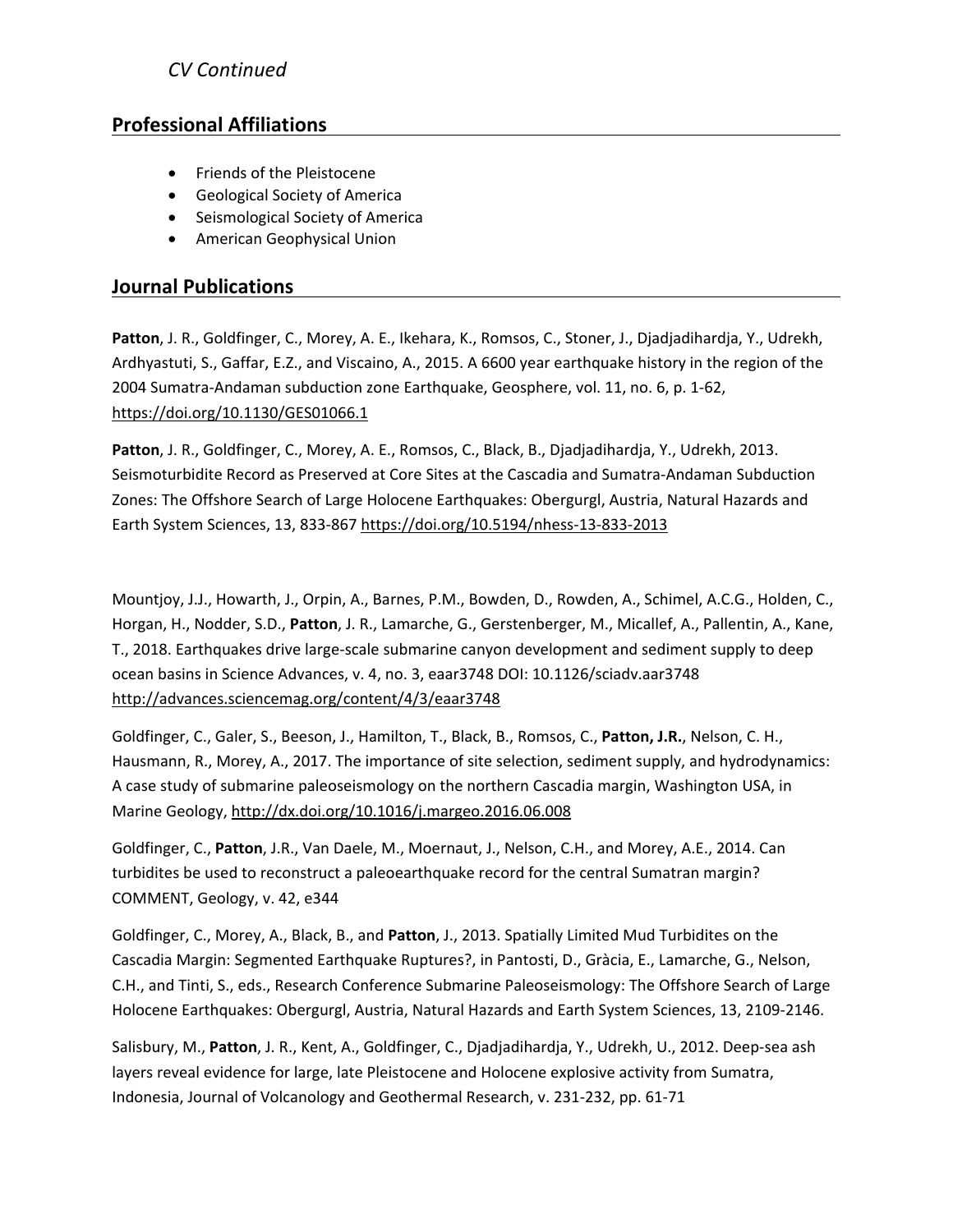Goldfinger, C., **Patton**, J., Morey, A.E., Nelson, C.H., 2009. Reply to "Comment on Late Holocene Rupture of the Northern San Andreas Fault and Possible Stress Linkage to the Cascadia Subduction Zone". Bulletin of the Seismological Society of America, 99, 2599–2606

Goldfinger, C., Grijalva, K., Bürgmann, R., Morey, A., Johnson, J., Nelson, H., Gutiérrez‐Pastor, J., Ericsson, A., Karabanov, E., Chaytor, J. D., **Patton**, J., and Grácia, E., 2008. Late Holocene Rupture of the Northern San Andreas Fault and Possible Stress Linkage to the Cascadia Subduction Zone in BSSA, v. 98, no. 2, pp. 861‐889

## **Manuscripts Currently in Progress**

**Patton**, J. R., Williams, T.B., Anderson, J.K., Leroy, T.H., Burgette, R., Hemphill‐Haley, M., McPherson, R.M., Weldon, R., and Gilkerson, W. Geodetic Observations of Vertical Land Motion along the Southern Cascadia Subduction Zone: Implications for Strain Accumulation in the North America Plate and Sea‐ Level Rise in Northern California preparing to submit to Journal of Geophysical Research.

**Patton**, J. R., Goldfinger, C., Djadjadihardja, Y., Udrekh. Slope Stability: Factor of Safety along the Seismically Active Continental Slope Offshore of Sumatra, will submit to Marine Geology.

## **Technical Reports and Papers**

**Patton, J.R.**, Wilson, R., Dengler, L., LaDuke, Y., and Miller, K., 2019. Tsunami Generated by Volcanic Activity in the Sunda Strait, Indonesia on 22 December 2018 in EERI Preliminary Notes on Tsunami Information and Response, A product of the EERI Learning from Earthquakes Program, April 2019, 16 pp.

Patton, J.R., Wilson, R., Dengler, L., LaDuke, Y., and Miller, K., 2019. Tsunami Generated by M<sub>W</sub>7.5 Sulawesi, Indonesia Earthquake on 28 September 2018 in EERI Preliminary Notes on Tsunami Information and Response, A product of the EERI Learning from Earthquakes Program, February 2019, 23 pp.

Patton J.R., Toda S., Stein R.S., Sevilgen V., 2019. Mexico-Guatemala earthquake, felt by millions, likely triggered by the 2017 megaquake, Temblor, http://doi.org/10.32858/temblor.014

**Patton J.R.**, Ammirati J.B., Stein R.S., Sevilgen V., 2019. Strong shaking from central coastal Chile earthquake: What does it reveal about the next megathrust shock?, Temblor, http://doi.org/10.32858/temblor.012

**Patton J.R.**, Stein R.S., Sevilgen V., 2019. Seismic swarm hits Hayward Fault: What does it portend?, Temblor, http://doi.org/10.32858/temblor.011

**Patton J.R.**, Stein R.S., Sevilgen V., 2019. What if the Northridge earthquake had struck today, on its 25th anniversary, during the U.S. government shutdown?, Temblor, http://doi.org/10.32858/temblor.010

**Patton J.R.**, Stein R.S., Sevilgen V., 2018. Sunda Strait tsunami launched by sudden collapse of Krakatau volcano into the sea, Temblor, http://doi.org/10.32858/temblor.001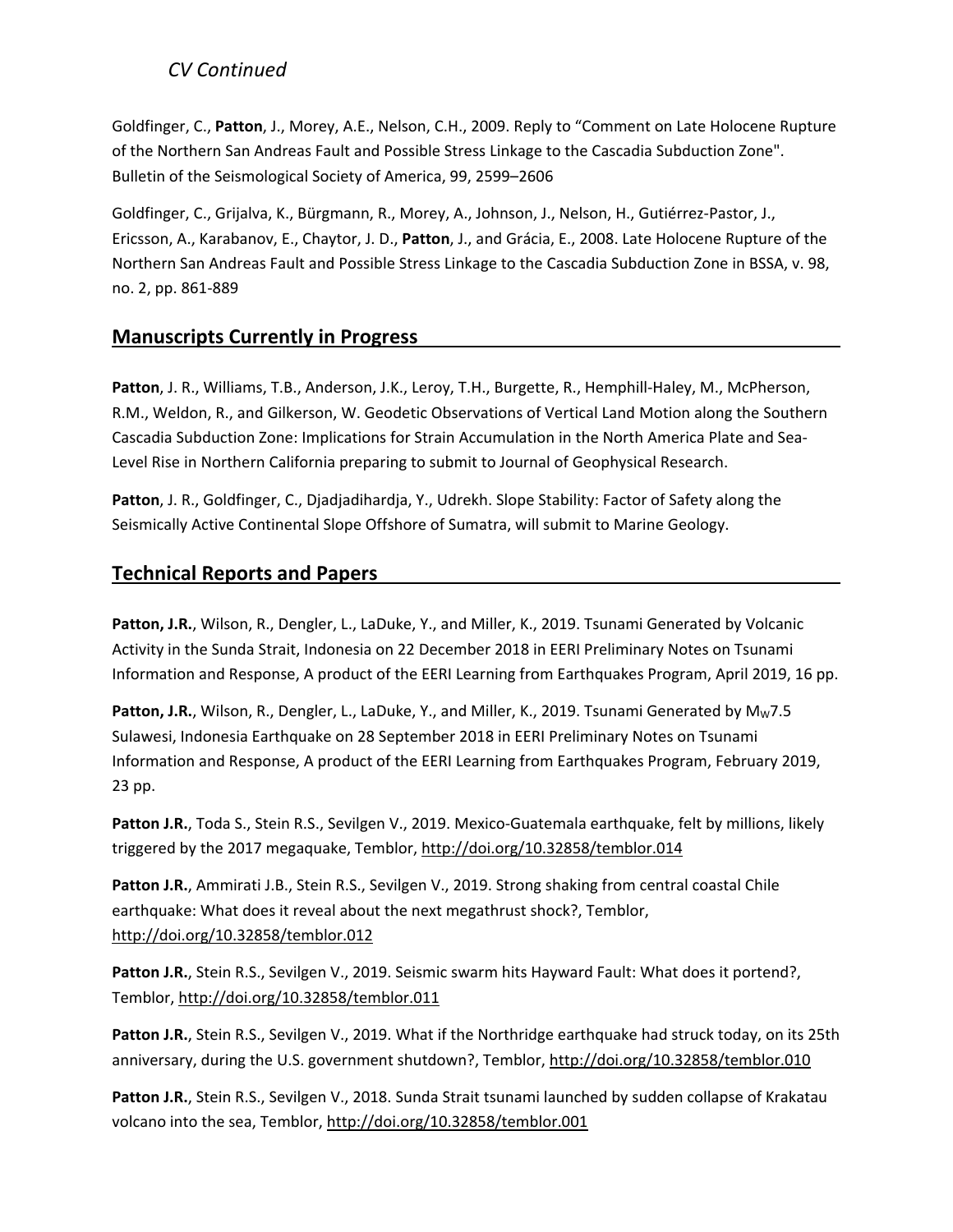Stewart, J.P. (ed.), Brandenberg, S.J., Wang, Pengfei, Nweke, C.C., Hudson, K., Mazzoni, S., Bozorgnia, Y., Hudnut, K.W., Davis, C.A., Ahdi, S.K., Zareian, F., Fayaz, J., Koehler, R.D., Chupik, C., Pierce, I., Williams, A., Akciz, S., Hudson, M.B., Kishida, T., Brooks, B.A., Gold, R.D., Ponti, D.J., Scharer, K.M., McPhillips, D.F., Ericksen, T.., Hernandez, J., **Patton, J.**, Olson, B., Dawson, T., Treiman, J., Duross, C.B., Blake, K., Buchhuber, J., Madugo, C., Sun, J., Donnellan, A., Lyzenga, G., and Conway, E., 2019. Preliminary report on engineering and geological effects of the July 2019 Ridgecrest Earthquake sequence: Geotechnical Extreme Events Reconnaissance Association Report GEER‐064, https://doi.org/10.18118/G6H66K.

Stein R.S., Patton J.R., Sevilgen V., 2019. Magnitude 5.7 earthquake strikes in a long-lived gap in great earthquakes, Temblor, http://doi.org/10.32858/temblor.013

Goldfinger, C., Nelson, C.H., Morey, A., Johnson, J.E., Gutierrez‐Pastor, J., Eriksson, A.T., Karabanov, E., **Patton**, J. R., Gràcia, E., Enkin, R., Dallimore, A., Dunhill, G., and Vallier, T., 2012. Turbidite Event History – Methods and Implications for Holocene Paleoseismicity of the Cascadia Subduction Zone, USGS Professional Paper 1661‐F, Reston, VA, U.S. Geological Survey, 170 p. (Available at https://pubs.usgs.gov/pp/pp1661f/).

Witter, R.C., Patton, J.R., Carver, G.C., Kelsey, H.M., Garrison-Laney, C., Koehler, R.D., and Hemphill-Haley, E., 2002. Upper‐Plate Earthquakes on the Western Little Salmon Fault and Contemporaneous Subsidence of Southern Humboldt Bay Over the Past 3,600 Years, Northwestern California. U.S. Geological Survey, National Earthquake Hazard Reduction Program Final Technical Report, 44 p.

## **Theses and Field Trip Guidebooks**

**Patton**, J., 2014, Sedimentary Investigations Off shore Sumatra: Riddling the Seafloor for Evidence of Earthquakes and Submarine Landslides, [PhD thesis], Oregon State University, Corvallis, Oregon, 368 p. and appendices.

**Patton**, J. R. and Dengler, L. A., 2006. Relative Tsunami Hazard Mapping for Humboldt and Del Norte Counties, California, in Hemphill‐Haley, M.A., McPherson, R., Patton, J.R., Stallman, J., Leroy, T., Sutherland, D., and Williams, T., eds., 2006 Pacific Cell Friends of the Pleistocene Field Trip Guidebook, The Triangle of Doom: Signatures of Quaternary Crustal Deformation in the Mendocino Deformation Zone (MDZ) Arcata, CA.

**Patton**, J. R. and Witter, R. W., 2006. Late Holocene Coseismic Subsidence and Coincident Tsunamis, Southern Cascadia subduction zone, Hookton Slough, Wigi (Humboldt Bay), California, in Hemphill‐ Haley, M.A., McPherson, R., Patton, J.R., Stallman, J., Leroy, T., Sutherland, D., and Williams, T., eds., 2006 Pacific Cell Friends of the Pleistocene Field Trip Guidebook, The Triangle of Doom: Signatures of Quaternary Crustal Deformation in the Mendocino Deformation Zone (MDZ) Arcata, CA.

**Patton**, J. R., 2004. Late Holocene Coseismic Subsidence and Coincident Tsunamis, Southern Cascadia Subduction Zone, Hookton Slough, Wigi (Humboldt Bay), California, M.S. Thesis, Humboldt State University, College of Natural Resources, Department of Geology, 76 p.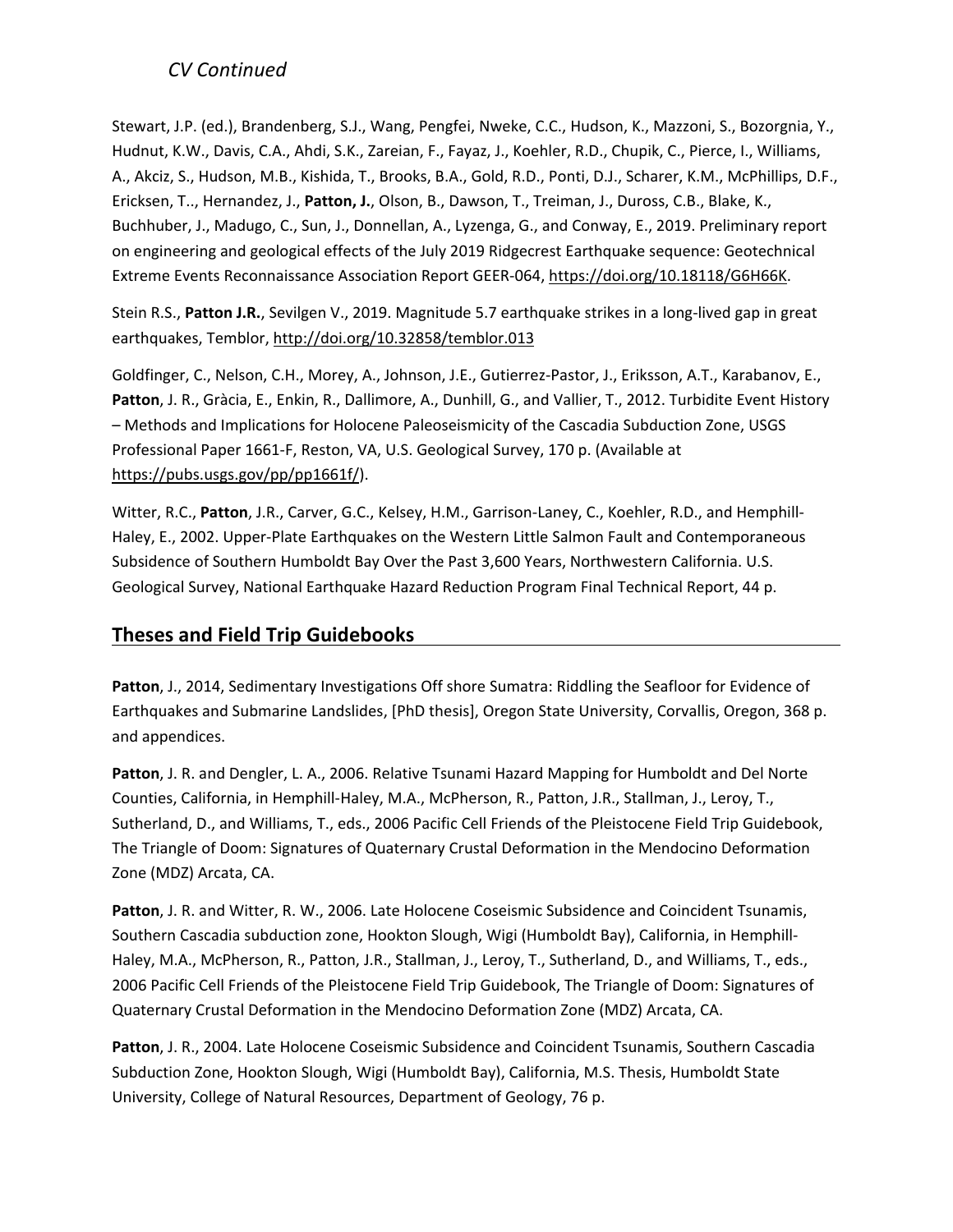Witter, R. W., and **Patton**, J. R., 2006. Upper‐Plate Earthquakes on the Western Little Salmon Fault and Contemporaneous Subsidence of Southern Humboldt Bay Over the Past 3,600 years, in Hemphill‐Haley, M.A., McPherson, R., Patton, J.R., Stallman, J., Leroy, T., Sutherland, D., and Williams, T., eds., 2006 Pacific Cell Friends of the Pleistocene Field Trip Guidebook, The Triangle of Doom: Signatures of Quaternary Crustal Deformation in the Mendocino Deformation Zone (MDZ) Arcata, CA.

## **Conference Proceedings and Abstracts**

**Patton. J.R.**, Graehl, N.A., Wilson, R.I., Bott., J.D., Pridmore, C.L., Nicolini, T., Ozaki, V., Aylward, R., Dengler, L.A., Miller, K., and LaDuke, Y., 2019. Tsunami Hazard Areas of Evacuation for the State of California: Community Directed, Humboldt County to be presented at the 2019 Fall Meeting, AGU, San Francisco, CA, 9‐13 Dec.

**Patton**, J.R., Leroy, T., Williams, T.B., Hemphill‐Haley, M., and McPherson, R., 2018. Upper Plate Deformation across Active Faults in the Southern Cascadia Subduction Zone, Northern California: geodetic slip rate estimates compared with geologic rates presented at the 2018 Fall Meeting, AGU, Washington D.C., 10‐14 Dec.

**Patton**, J. R., Leroy, T., Williams, T.B., Hemphill‐Haley, M., McPherson, R., and Anderson, J.K., 2017. Bradley Lake: There and Back Again, Additional Sedimentary Evidence for Earthquakes, Geological Society of America Abstracts with Programs, Vol. 49.

**Patton**, J. R., Goldfinger, C., 2016. Perplexing Records of Coseismic Subsidence: Evaluation of Sources for Coseismic Subsidence in the Southern Cascadia Subduction Zone, Northern California, Abstract T42C‐08 presented at 2016 Fall meeting, AGU, San Francisco, CA, 12‐16 Dec.

**Patton**, J. R., Goldfinger, C., 2016. Bradley Lake: There and Back Again, Additional Sedimentary Evidence for Earthquakes, Abstract T42C‐08 presented at 2016 Fall meeting, AGU, San Francisco, CA, 12‐16 Dec.

**Patton**, J. R., Goldfinger, C., 2016. Bradley Lake Revisited: Sedimentary Evidence for Shorter Return Periods, Seismological Research Letters, Vol. 86, No. 2B.

**Patton**, J. R., Leroy, T.H., Williams, T.B., McPherson, R.C., Anderson, J.K., Burgette, R., Hemphill‐Haley, M., Weldon, R., Carver, G., Kelsey, H.M., 2015. Mismatch Between Interseismic Ground Deformation and Paleoseismic/Paleogeodetic Observations, Humboldt Bay, Northern California, Cascadia Subduction Zone, Seismological Research Letters, Vol. 85, No. 2B.

**Patton**, J. R., Goldfinger, C., Djadjadihardja, Y., Udrekh, 2015. Sedimentary Evidence for the 2004 Sumatra‐Andaman Subduction Zone Earthquake, Seismological Research Letters, Vol. 85, No. 2B.

Patton, J. R., Wilson, R., Rosinski, A., Falls, J., Dengler, L.A., Hemphill-Haley, E., Moley, K., Admire, A., Nicolini, T., Miller, K., McPherson, R.C., Leroy, T.H., 2015. Post‐ and Co‐Tsunami Science Teams: Cascadia Planning: Northern California, Seismological Research Letters, Vol. 85, No. 2B.

**Patton**, J. R., Goldfinger, C., Djadjadihardja, Y., Udrekh, 2014. Submarine Paleoseismology along the Sumatra‐Andaman Subduction Zone, Abstract S1\_O12 presented at 19th International Sedimentological Congress, Geneva, Switzerland.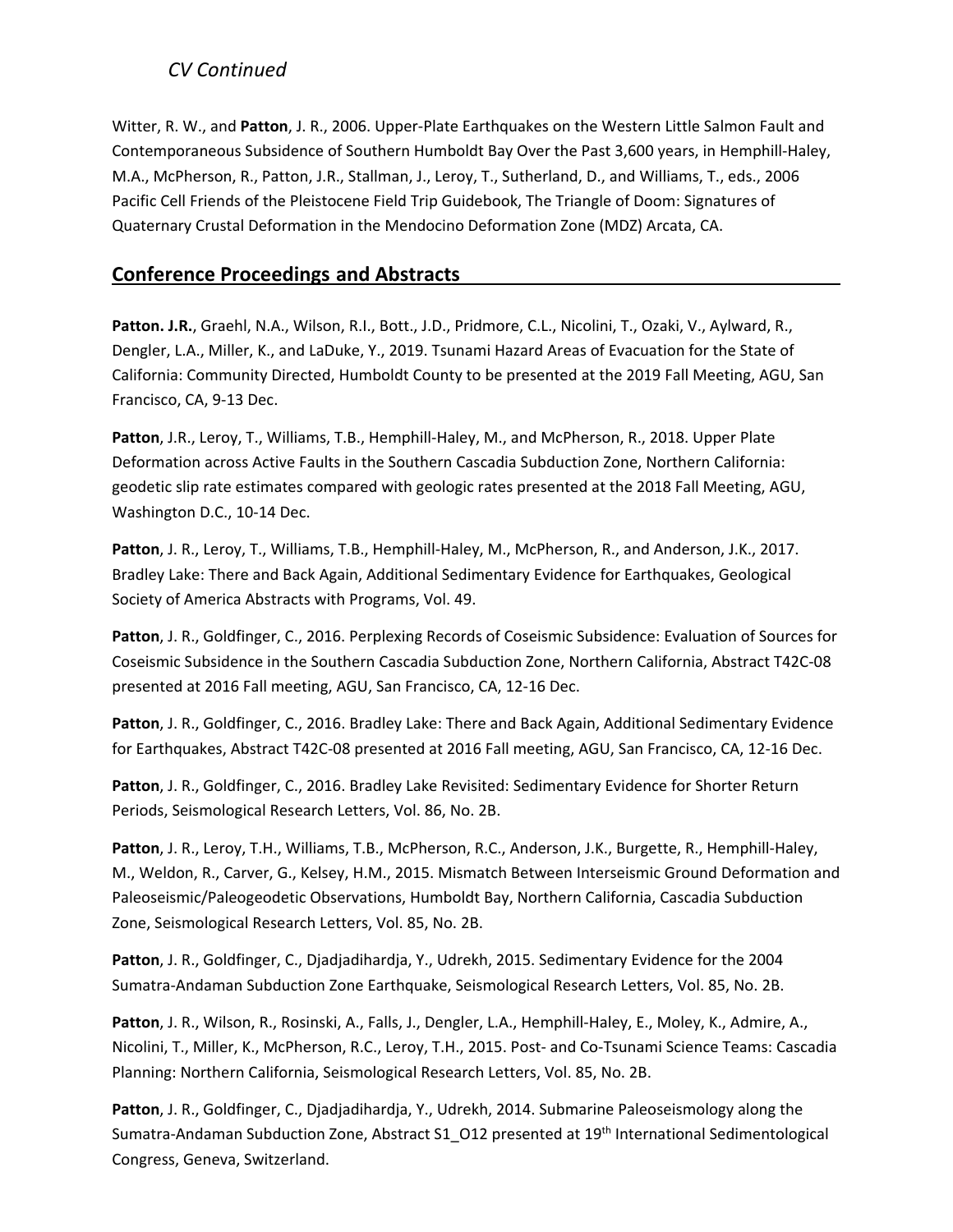**Patton**, J. R., Goldfinger, C., Djadjadihardja, Y., Udrekh, 2013. Slope Stability: Factor of Safety along the Seismically Active Continental Slope Offshore Sumatra, Abstract T23I‐03 presented at 2013 Fall meeting, AGU, San Francisco, CA, 9‐13 Dec.

**Patton**, J. R., Goldfinger, C., Morey, A., E., Romsos, C., Black, B., Djadjadihardja, Y., Udrekh, 2012. Sedimentary Dispersal of Seismoturbidites Offshore Sumatra and Cascadia: Forcing Factors from Physiography, Abstract OS43C‐1831 presented at 2012 Fall meeting, AGU, San Francisco, CA, 3‐7 Dec.

**Patton**, J. R., Williams, T. B., Leroy, T. H., Anderson, J., K., Weldon, R. J., and Gilkerson, W., 2011. Mismatch Between Interseismic Ground Deformation and Paleoseismic/Paleogeodetic Observations, Humboldt Bay, Northern California, Cascadia Subduction Zone, Abstract G21A‐0787 presented at 2011 Fall meeting, AGU, San Francisco, CA, 5‐9 Dec.

**Patton**, J. R., Leroy, T. H., 2010. Reconciling Recurrence Interval Estimates, Southern Cascadia Subduction Zone. Seismological Research Letters, Vol. 81, No. 2.

**Patton**, J. R., Goldfinger, C., Morey, A., Erhardt, M., Black, B., Garrett, A. M., U., Djadjadihardja, Y., Hanifa, U., 2010. Temporal Clustering and Recurrence of Holocene Paleoearthquakes in the region of the 2004 Sumatra‐Andaman Earthquake. Seismological Research Letters, Vol. 81, No. 2.

**Patton**, J. R., and Leroy, T. H., 2009. The Missing Earthquakes of Humboldt County: Reconciling Recurrence Interval Estimates, Southern Cascadia Subduction Zone. EOS Trans. AGU, 90 (52) Fall meeting Supplements, Abstract S41A‐1899.

**Patton**, J. R., Goldfinger, C., Morey, A., Erhardt, M., Black, B., Garrett, A. M., U., Djadjadihardja, Y., Hanifa, U., 2009. 7.5 Ka Earthquake Recurrence History in the region of the 2004 Sumatra‐Andaman Earthquake. Geological Society of America Abstracts with Programs, Vol. 41, No. 7, p. 408.

**Patton**, J. R., Goldfinger, C., Morey, A., Wynn, R. B., Stoner, J., Ikehara, K., Hanifa, U., Djadjadihardja, Y., Ladage, S., Viscaino, A., and Grácia, E., 2007. Possible Earthquake Generated Turbidites along the Sumatra Margin. *Eos Trans. AGU, 88*(52), Fall Meet. Suppl., Abstract S24A05.

Patton, J. R., Dengler, L. A. 2006. Relative Tsunami Hazard Mapping for Humboldt and Del Norte Counties, California. Proceedings of the 8NCEE/EERI Eighth Earthquake Engineering Conference

**Patton**, J.R., 2005. Estimating Coseismic Subsidence from Coastal Marsh Stratigraphy: Increasing the Minimum, (abs.) Geological Society of America. Cordilleran Section, Abstracts with programs, v. 37, no. 4

**Patton**, J. R., Dengler, L. A. 2004. GIS based Relative Tsunami Hazard Maps for Northern California, Humboldt and Del Norte Counties, (abs.) Eos Trans. AGU, vol. 85, no. 47, Fall Meeting Suppl.

**Patton**, J. R., Dengler, L. A., Ludy, B. R., 2004. GIS Based Relative Tsunami Hazard Maps, Humboldt County, California, (abs.) Geological Society of America. Cordilleran Section, Abstracts with programs, vol. 36, no. 4

Patton, J. R., Witter, R.C., Kelsey, H.M., Hemphill-Haley, E., Carver, G. A., and Koehler, R. D., 2002. Coseismic Subsidence from Combined Upper‐Plate and Subduction Zone Earthquakes in Southern Humboldt Bay, California over the past 3000 years, (abs) Seismological Research Letters, vol. 73, no. 2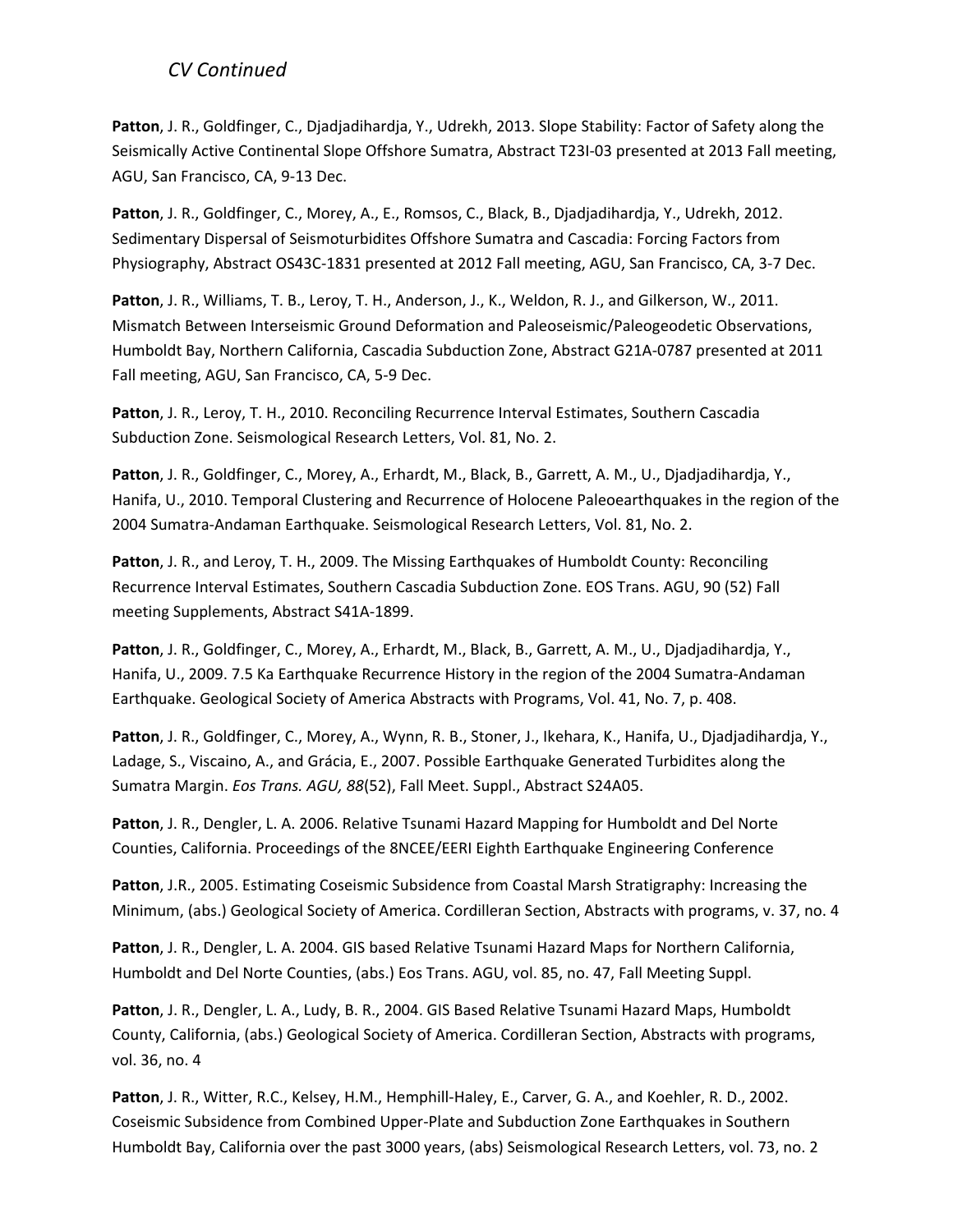**Patton**, J. R., Witter, R.C., Kelsey, H.M., 2002. Evidence for Great Earthquakes at Southern Humboldt Bay, California in the Past 3000 years, Proceedings, Humboldt Bay Symposium, February 2002

**Patton**, J. R., Steinberg, S. J., Roberts, M. A., 2001. Humboldt Bay, CA Interagency Decision Support System, (abs.) American Society for Photogrammetry and Remote Sensing, Annual Proceedings, St Louis, MO, April 2001

**Patton**, J. R., 2000. Geology of the White Pine Mountains along Highway 50, Eastern Nevada 1999 Geology Field Camp, HSU New and Used Poster Session Hosted by the Department of Chemistry, Humboldt State University

**Patton**, J. R. and the HSU Department of Geology Summer Field Camp, 1999. Geology of the White Pine Mountains along Highway 50, Eastern Nevada 1999 Geology Field Camp, (abs.) Geological Society of America Cordilleran Section annual meeting, Abstracts with Programs, vol. 28

Haddon., E.K., Bennett, S.E.K., **Patton, J.R.**, Kendrick, K.J., and DuRoss, C.B., 2019. Near‐surface Fault Slip Data for the Mw 7.1 Ridgecrest Earthquake from Curved Coseismic Striations to be presented at the 2019 Fall Meeting, AGU, San Francisco, CA, 9‐13 Dec.

Hough, S.E., Thompson, E., Baltay, A., Parker, G.A., Hudnut, K.W., Graves, R.W., Page, M., Cochran, E.S., Blake, K.R., Dawson, T.E., Ladinsky, T.C., Sirorattanakul, K., and **Patton, J.R.**, 2019. Near‐Field Ground Motions from the 2019 M6.4 and M7.1 Ridgecrest, California, Earthquakes: Subdued Shaking due to Pervasive Non‐Linear Site Response? to be presented at the 2019 Fall Meeting, AGU, San Francisco, CA, 9‐13 Dec.

Wilson, R., Bott, J.D., Graehl. N.A., Johnson, L.A., McCrink, T.P., **Patton, J.R.**, and Thio, H.K., 2019. Comprehensive Tsunami Mitigation Strategies through the California Seismic Hazard Mapping Act to be presented at the 2019 Fall Meeting, AGU, San Francisco, CA, 9‐13 Dec.

Graehl. N.A., **Patton, J.R.**, Bott, J.D., Wilson, R., LaDuke, Y., and Miller, K., 2019. State of California's Update to the Tsunami Inundation Maps for Evacuation Planning to be presented at the 2019 Fall Meeting, AGU, San Francisco, CA, 9‐13 Dec.

Haddon, E. K., Bennett, S. E., **Patton, J. R.**, Kendrick, K. J., Oglesby, D. D., Olson, B., DuRoss, C. B., & Pickering, A., 2019. Coseismic Variations in Slip Orientation from Curved Striations and Projectile Playa Soils during the 2019 M7.1 Ridgecrest Earthquake. Poster Presentation at 2019 SCEC Annual Meeting.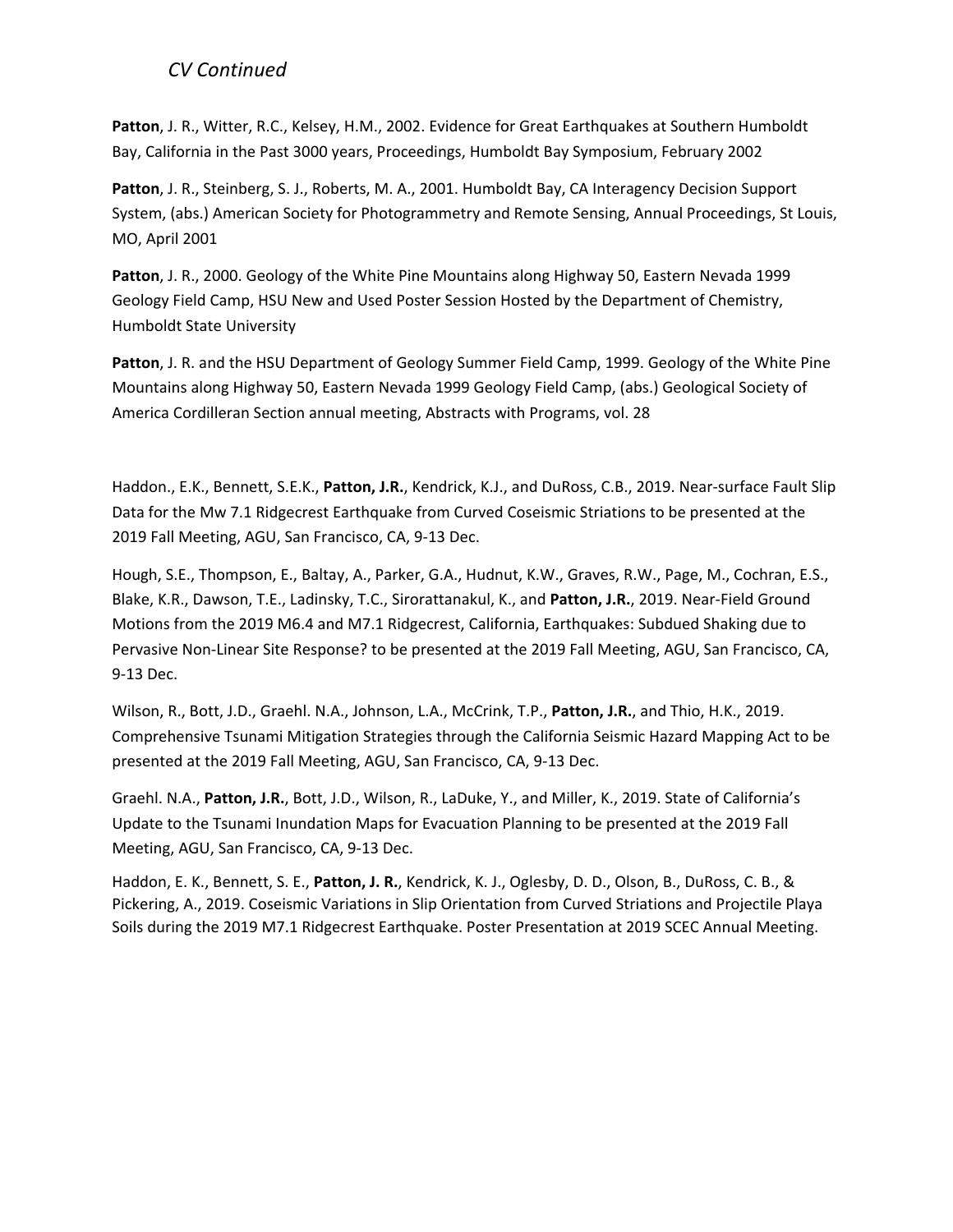Kendrick, K. J., Akciz, S. O., Angster, S. J., Avouac, J., Bachhuber, J. L., Bennett, S. E., Blake, K., Bork, S., Brooks, B. A., Burgess, P., Chupik, C., Dawson, T., DeFrisco, M. J., Delano, J., DeLong, S., Dolan, J. F., DuRoss, C. B., Ericksen, T., Frost, E., Gold, R. D., Graehl, N. A., Haddon, E. K., Hatem, A. E., Hernandez, J. L., Hitchcock, C., Hudnut, K. W., Koehler, R. D., Kozaci, O., Ladinsky, T., Madugo, C. M., Mareschal, M., McPhillips, D., Milliner, C., Morelan, A. E., Nevitt, J., Olson, B., Padilla, S. E., **Patton, J. R.**, Philibosian, B., Pickering, A., Pierce, I., Ponti, D. J., Pridmore, C., Rosa, C., Roth, N., Scharer, K. M., Seitz, G. G., Spangler, E., Swanson, B. J., Thomas, K., Thompson Jobe, J., Treiman, J. A., Williams, A. M., & Oskin, M. E., 2019. Geologic observations of surface fault rupture associated with the Ridgecrest M6.4 and M7.1 earthquake sequence by the Ridgecrest Rupture Mapping Group. Poster Presentation at 2019 SCEC Annual Meeting.

Stewart, J. P., Brandenberg, S. J., Wang, P., Nweke, C., Hudson, K. S., Mazzoni, S., Bozorgnia, Y., Hudnut, K. W., Davis, C. A., Ahdi, S. K., Zareian, F., Fayaz, J., Koehler, R. D., Chupik, C., Pierce, I., Williams, A., Akciz, S. O., Hudson, M. B., Kishida, T., Brooks, B. A., Gold, R. D., Ponti, D. J., Scharer, K. M., McPhillips, D., Ericksen, T., Hernandez, J., **Patton, J. R.**, Olson, B., Dawson, T., Treiman, J. A., DuRoss, C. B., Blake, K., Bachhuber, J. L., Madugo, C. M., Sun, J., Donnellan, A., Lyzenga, G. A., Conway, E. M., & Goulet, C. A., 2019. Engineering and Geological Effects of the July 2019 Ridgecrest Earthquake Sequence. Poster Presentation at 2019 SCEC Annual Meeting.

Mountjoy, J.J., Howarth, J., Orpin, A., Barnes, P.M., Bowden, D., Rowden, A., Schimel, A.C.G., Holden, C., Horgan, H., Nodder, S.D., **Patton**, J. R., Lamarche, G., Gerstenberger, M., Micallef, A., Pallentin, A., Kane, 2018. Geomorphic impacts of earthquake‐triggered flushing of Kaikōura Canyon following the 14 November 2016 M7.8 Kaikōura Earthquake, New Zealand presented at the 2018 Fall Meeting, AGU, Washington D.C., 10‐14 Dec.

Morena, P., Cattaneo, A., Ratzov, G., Feuillet, N., Beck, C., Goldfinger, C., **Patton**, J., Moreno, E., Seibert, C., and Klingelhoefer, F., 2018. Earthquakes recurrence of the northern Lesser Antilles Arc: paleoseismologic approach in Seismological Research Letters, Vol. 88, No. 2B

Barnes, P., Orpin, A., Howarth, J., **Patton, J.R.**, Lamarche, G., Hopkins Jenni, and Shipboard Science Team, 2017. Preliminary observations of turbidite recurrence along the central and southern Hikurangi Subduction Zone: potential for paleoseismic investigations. In Proceedings from the 8th International INQUA Meeting on Paleoseismology, Active Tectonics and Archeoseismology (PATA), 13 – 16 November, 2017, New Zealand.

Beck, C., Feuillet, N., Moreno, E., Goldfinger, C., Ratzov, G., Saint‐Onge, G., and **Patton, J.**, 2017. How Products Of Major Late Pleistocene Woodfires on Guayana Shield (Gran Sabana Region) Were Transported to the Puerto Rico Trench. Data from CASEIS Coring Campaign, abstract presented to International Meeting of Sedimentology, 10‐12 Oct, 2017.

Lamarche, G., Orpin, A., Barnes, P., Howarth, J., Pouderoux, H., Mountjoy, J., and **Patton, J.**, 2017. Searching for Great Earthquake Records from Rupture of the Hikurangi Subduction Plate Interface using Turbidite Paleoseismology, abstract presented to International Meeting of Sedimentology, 10‐12 Oct, 2017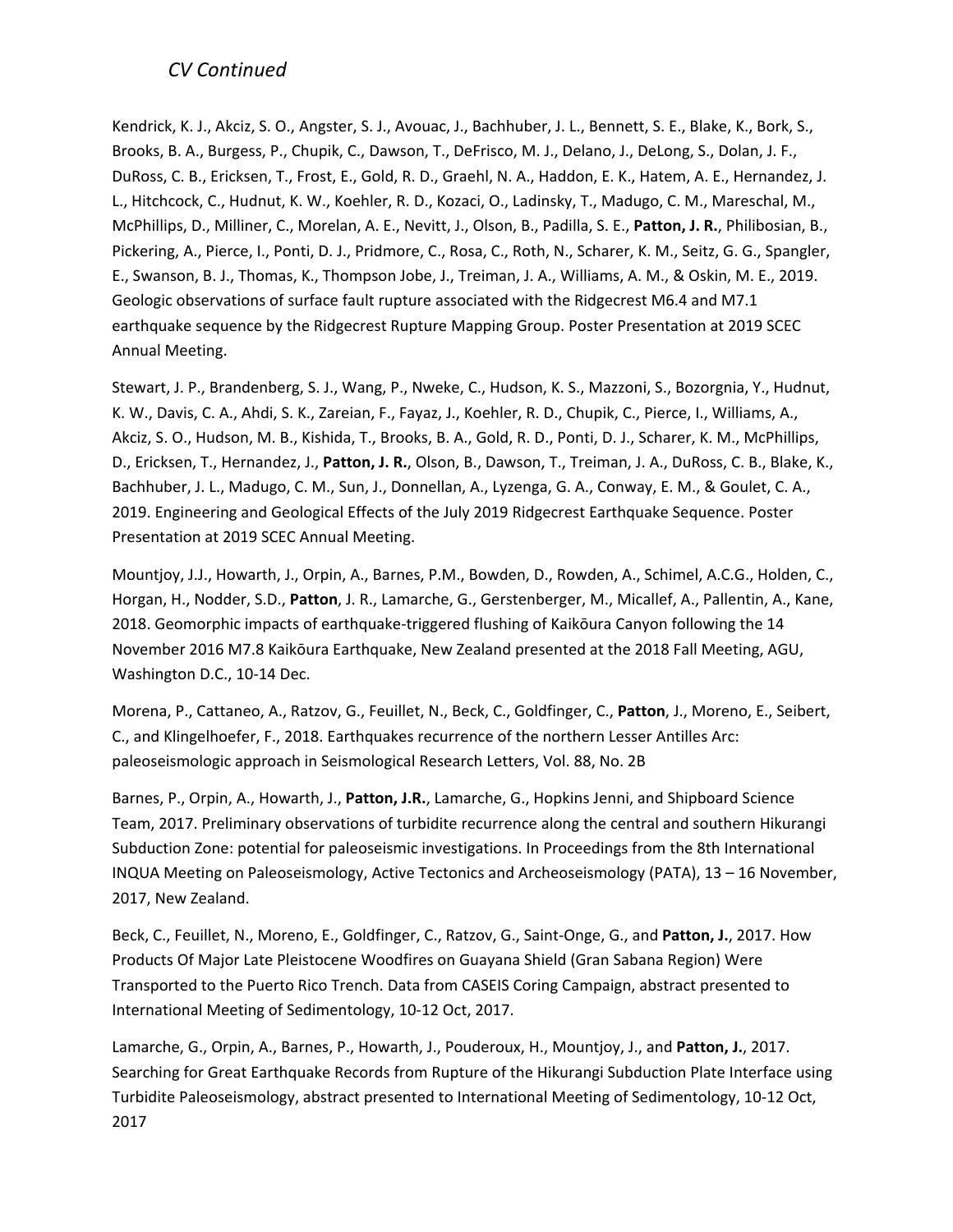Morena, P., Seibert, C., Cattaneo, A., Ratzov, G., Moreno, E., Beck, C., Goldfinger, C., **Patton, J.**, Klingelhoefer, Feuillet, N., 2017. Submarine Paleoseismological Potential of the Northern Subduction Zone of the Lesser Antilles Arc, abstract presented to International Meeting of Sedimentology, 10‐12 Oct, 2017

Seibert, C., Morena, P., Feuillet, N., Beck, C., Ratzov, G., Saint‐Onge, G., Moreno, E., Goldfinger, C., **Patton, J.**, Bouchet, O., Cattaneo, A., Leclerc, F., Jacques, E., Saurel, J‐M., Woerther, P., Guyard, H., Beauvais, Q., Benâtre, G., and Bieber, A., 2017. Long Term Recurrence of Deeply Ponded Thick Homogenites In Lesser Antilles Forearc (CASEIS Campaign): Imprint of Strongest Subduction Earthquakes and Associated Tsunamis?, abstract presented to International Meeting of Sedimentology, 10‐12 Oct, 2017

Barnes, P., Orpin, A., Howarth, J., **Patton, J.**, Lamarche, G., Woelz, S., Hopkins, J., Gerring, P. Mitchell, J., Quinn, W., McKeown, M., Ganguly, A., Banks, S., and Davidson, S., 2017. New sedimentary‐core records and a recent co-seismic turbidite help to unravel the paleoseismicity of the Hikurangi Subduction Zone, New Zealand in Geophysical Research Abstracts, v. 19, EGU2017‐11439.

Barnes, P., Orpin, A., Howarth, J., **Patton, J.**, Lamarche, G., R/V Tangaroa Shipboard Science Team, 2017. Possible Sedimentary Evidence for Paleoearthquakes and the 2016 November M 7.8 Kaikoura Earthquake along the Hikurangi Subduction Zone, Seismological Research Letters, Vol. 87, No. 2B

Feuillet, N., Beck, C., Cattaneo, A., Goldfinger, C., Guyard, H., Morena, P., Moreno, E., **Patton, J. R.**, Ratzov, G., Seibert, C., St‐Onge, G., Woerther, P., Shipboard Science Team: Beauvais, Q., Bênatre, G., Bieber, A., Bouchet, O., Caron, B., Cavailhes, T., Del Manzo, G., Deschamps, C. E., Desiage, P. A., Duboc, Q., Fauquembergue, K., Ferrand, A., Hausmann, R., Jacques, E., Johannes, L., Laurencin, M., Leclerc, F., Leclerc, P., Monteil, C., Saurel, J. M., 2017. Possible Sedimentary Evidence for Paleoearthquakes along the Northern Lesser Antilles: Preliminary Results from the CASEIS Cruise aboard the N/O Pourquoi Pas? Seismological Research Letters, Vol. 87, No. 2B

Goldfinger, C., Galer, S., Black, B., Haussmann, R., Mason, B., **Patton**, J. R., 2016. Central and Northern Cascadia Revised Segment Boundaries and Probabilities from Onshore and Offshore Core Data, Seismological Research Letters, Vol. 86, No. 2B.

Black, B., Goldfinger, C., **Patton, J.R.**, Morey, A., Galer, S., and Hausmann, R., 2015. The Submarine Paleoseismic Recording Threshold of Shallow Cascadia Earthquakes Under a Wide Variety of Site Conditions, Abstract T‐31A‐2855 presented at 2015 Fall Meeting, AGU, San Francisco, Calif., 3‐7 Dec.

Goldfinger, C., Galer, S., Beeson, J., **Patton, J.R.**, Nelson, C.H., Black, B., Romsos, C., Hamilton, T., and Morey, A.E.., 2015. Land‐Marine Paleoseismic Integration for the Northern Cascadia Margin, USA, Abstract T44A‐02 presented at 2015 Fall Meeting, AGU, San Francisco, CA, 14‐18, Dec.

McPherson, B.C., Smith, S.W., Williams, T.B., Pryor, I., **Patton**, J. R., Rollins, J.C., Hemphill‐Haley, M., Carver, G., Seismicity, Strain and Hazards at the Mendocino Triple Junction, Northern California, 2015. Seismological Research Letters, Vol. 85, No. 2B.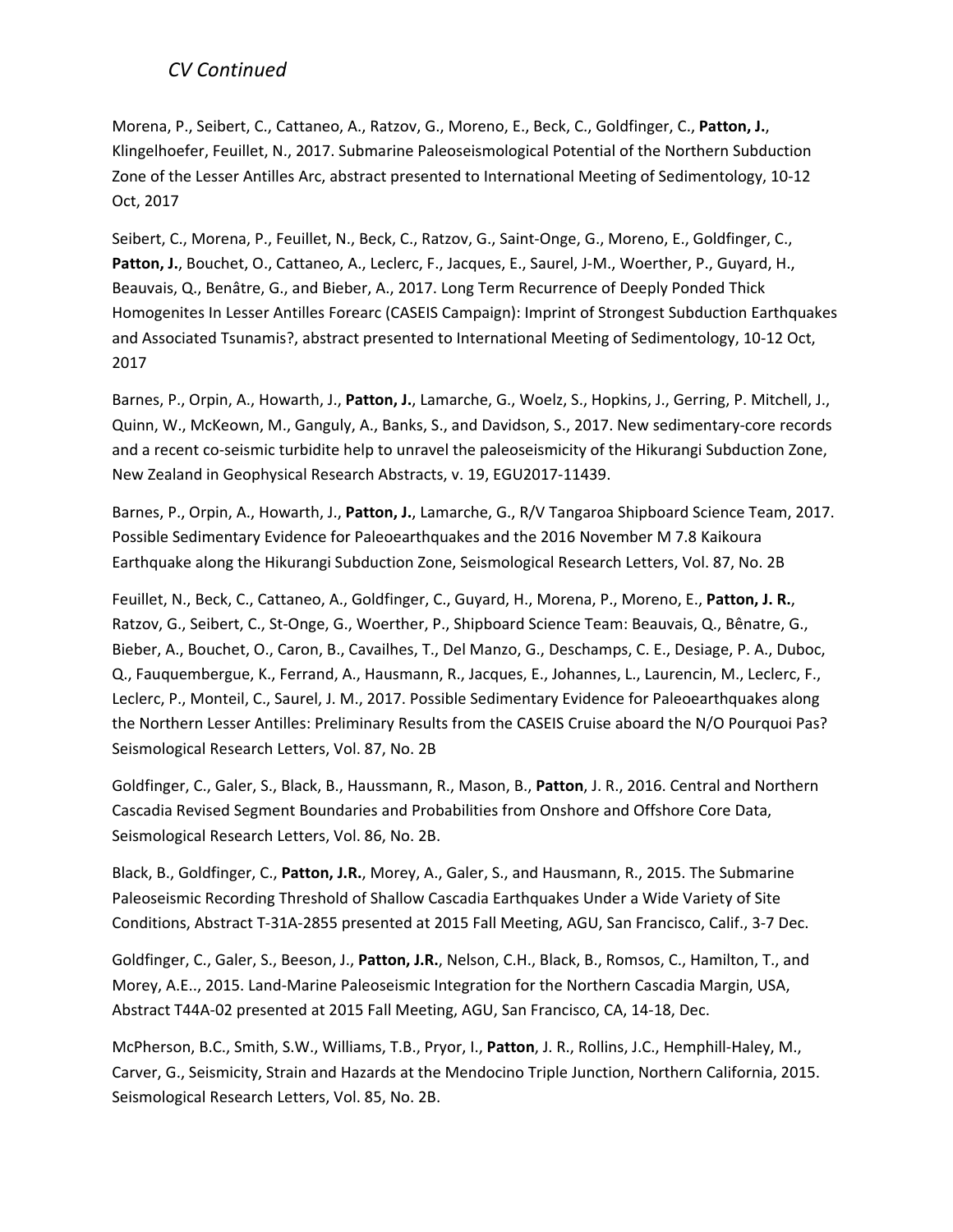Goldfinger, C., **Patton**, J. R., Morey, A.E., Black, B., Galer, S., Nelson, C.H., and Gutiérrez‐Pastor, J., 2014. Third Generation Paleoseismology: Convolving Sedimentology with Site Analysis, Slope Stability and the Earthquake Source in Sub-aqueous Settings, Abstract S1\_O9 presented at 19<sup>th</sup> International Sedimentological Congress, Geneva, Switzerland.

Goldfinger, C., Beeson, J., Nelson, C.H., **Patton**, J.R., Morey, A.E., Galer, S., 2013. Cascadia Seismoturbidites: A Landlubber Critiqued, AGU Fall meeting Abstract S21C‐2420, San Francisco, CA.

Frederik, M. C., Gulick, S. P. S., Austin, J., Martin, K. M., Udrekh, Henstock, T., McNeill, L. C., Berglar, K., Franke, D., Goldfinger, C., **Patton**, J. R., Fujuwara, T., 2012. Continuing Investigation of Structures of the Accretionary Wedge off Aceh Province, Sumatra, using 2D MCS and Multibeam Bathymetric Data, Abstract T52A‐02 presented at 2012 Fall meeting, AGU, San Francisco, CA, 3‐7 Dec.

Black, B., Goldfinger, C. G., Morey, A. E., Beeson, J. W., Garrett, A., **Patton**, J. R., Nelson, H., 2012. Stratigraphic Correlation of Southern Cascadia Turbidites Via Pairing of Sub Bottom Profiles and Sediment Core Data, Abstract T23E‐2736 presented at 2012 Fall meeting, AGU, San Francisco, CA, 3‐7 Dec.

Goldfinger, C. G., Garrett, A., **Patton**, J. R., Morey, A. E., 2012. Paleoseismograms: Can Turbidite Deposits Record Flow Unsteadiness Imparted by Earthquakes? Abstract T22D‐06 presented at 2012 Fall meeting, AGU, San Francisco, CA, 3‐7 Dec.

Williams, T. B., Anderson, J. K., Burgette, R. J., Gilkerson, W., Hemphill‐Haley, M., Leroy, T. H., **Patton**, J. R., Southwick, E., Stallman, J., Weldon, R. J., 2012. Humboldt Bay Vertical Reference System Working Group: unraveling tectonic and eustatic factors of sea level rise in northern California, Humboldt Bay. Abstract GC13A‐1068 presented at 2012 Fall meeting, AGU, San Francisco, CA, 3‐7 Dec.

Garrett, A., Goldfinger, C., **Patton**, J. R., Morey‐Ross, A., 2011. "Paleoseismograms": Testing a Hypothesis of Source‐Time Function Recording of Paleoearthquakes, Abstract T51F‐2421 presented at 2011 Fall meeting, AGU, San Francisco, CA, 5‐9 Dec.

Salisbury, M., Kent, A., **Patton**, J., Goldfinger, C., Djadjadihardja, Y., Udrekh, U., 2010. Deep‐sea ash layers reveal evidence of large Pleistocene and Holocene volcanic eruptions from Sumatra, Indonesia, Abstract V11D‐2330 presented at 2010 Fall Meeting, AGU, San Francisco, Calif., 13‐17 Dec.

Goldfinger, C., **Patton**, J. R., Morey, A., Witter, R. C., 2010. Segmentation and Probabilities for Cascadia Great Earthquakes based on Onshore and Offshore Paleoseismic Data. Seismological Research Letters, Vol. 81, No. 2.

Goldfinger, C., Witter, R.C., Priest, G.R., Wang, K., Zhang, Y.J., **Patton**, J. R., Beeson, J., 2010. Cascadia supercycles: Evidence of clustering and Holocene history of energy management from the long Cascadia paleoseismic record in proceedings Chapman Conference on Giant Earthquakes and Their Tsunamis Valparaíso, Viña del Mar, and Valdivia, Chile 16–24 May 2010.

Leroy, T. H., Vaughan, P., and **Patton**, J. R., 2009. Geomorphic Signatures of Tsunami in Coastal Sand Dune Fields of Northwestern California. Geological Society of America Abstracts with Programs, Vol. 41, No. 7, p. 583.